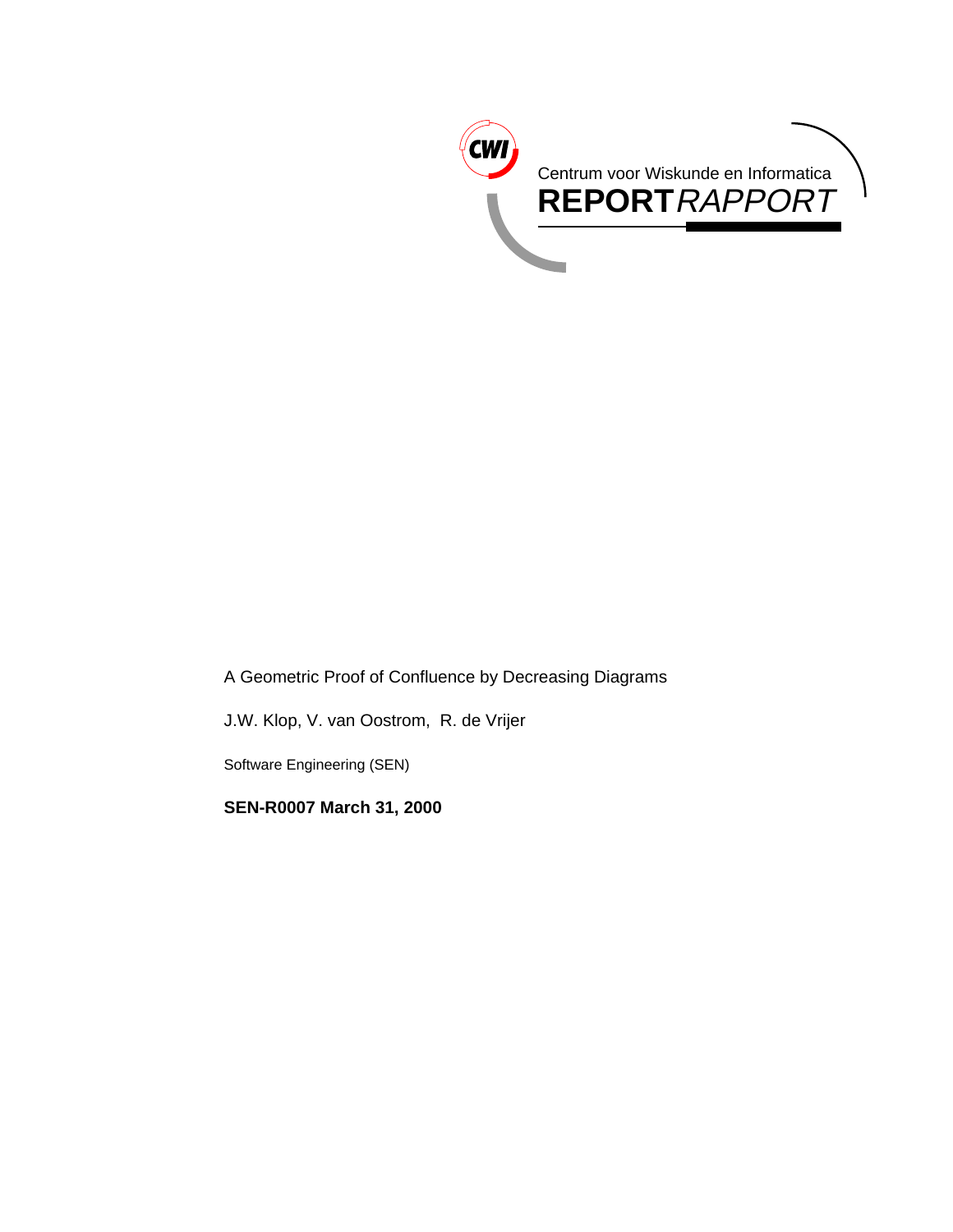Report SEN-R0007 ISSN 1386-369X

CWI P.O. Box 94079 1090 GB Amsterdam The Netherlands

CWI is the National Research Institute for Mathematics and Computer Science. CWI is part of the Stichting Mathematisch Centrum (SMC), the Dutch foundation for promotion of mathematics and computer science and their applications.

SMC is sponsored by the Netherlands Organization for Scientific Research (NWO). CWI is a member of ERCIM, the European Research Consortium for Informatics and Mathematics.

Copyright © Stichting Mathematisch Centrum P.O. Box 94079, 1090 GB Amsterdam (NL) Kruislaan 413, 1098 SJ Amsterdam (NL) Telephone +31 20 592 9333 Telefax +31 20 592 4199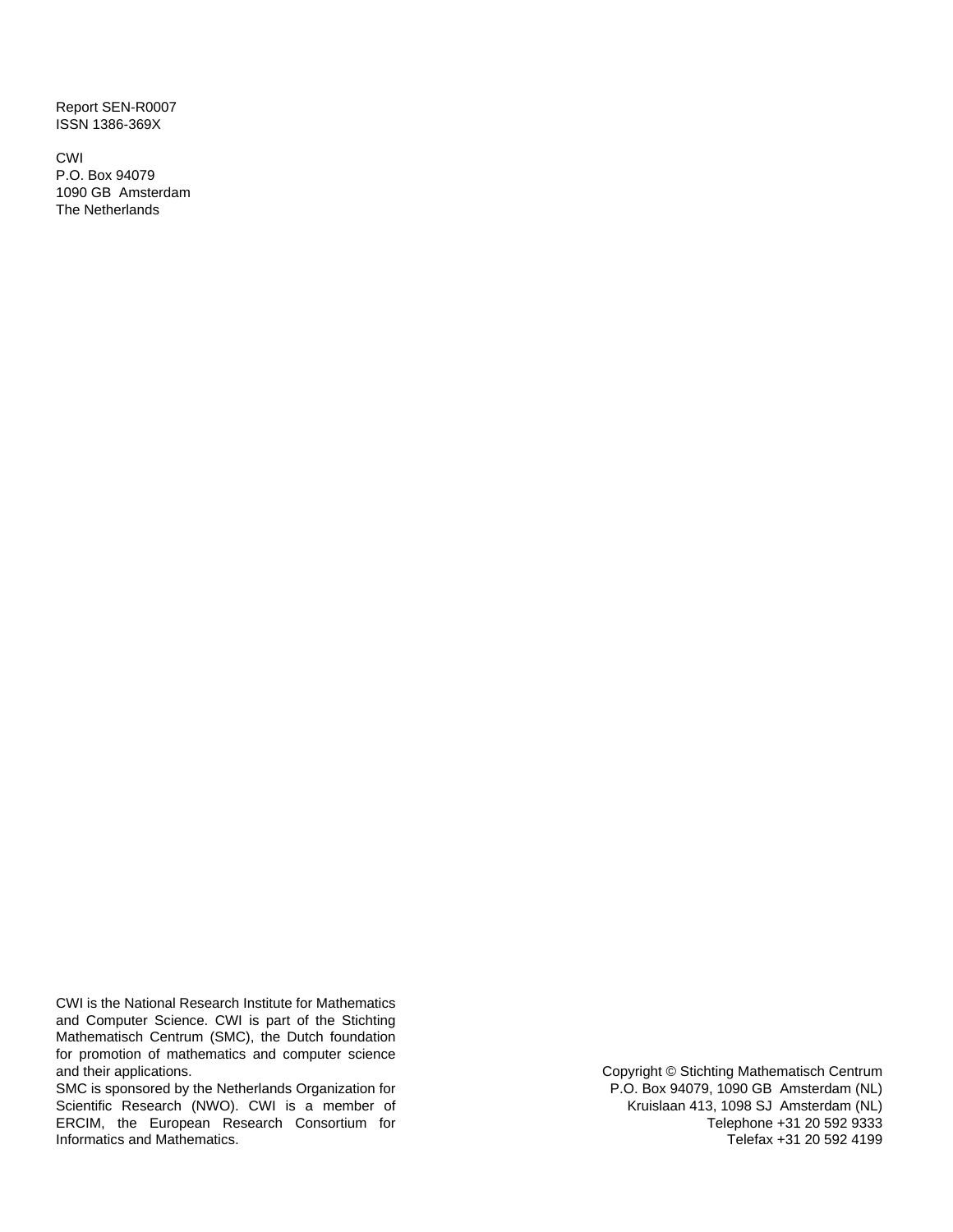# A Geometric Proof of Confluence by Decreasing Diagrams

Jan Willem Klop<sup>1,2,3</sup> Vincent van Oostrom<sup>1,4</sup> Roel de Vrijer<sup>2</sup> jwk@cs.vu.nl oostrom@phil.uu.nl rdv@cs.vu.nl

 $1$  CWI, P.O. Box 94079, 1090 GB Amsterdam, The Netherlands  $2$  Department of Theoretical Computer Science, Vrije Universiteit de Boelelaan 1081a, 1081 HV Amsterdam, The Netherlands  $3$  Department of Computer Science, University of Nijmegen Toernooiveld 1, 6525 ED Nijmegen, The Netherlands  $4$  Department of Philosophy, Utrecht University P.O. Box 80.126, 3508 TC Utrecht, The Netherlands

#### ARSTRACT

The criterion for confluence using decreasing diagrams is a generalization of several well-known confluence criteria in abstract rewriting, such as the strong confluence lemma. We give a new proof of the decreasing diagram theorem based on a geometric study of infinite reduction diagrams, arising from unsuccessful attempts to obtain a confluent diagram by tiling with elementary diagrams.

2000 Mathematics Subject Classication: 68Q42, 52C20 1999 ACM Computing Classification system: F.1.1, F.4.2 Keywords and Phrases: abstract rewriting, tiling, confluence Note: Work of first and second author carried out under project SEN2

#### 1. Introduction

Abstract rewriting is the initial part of the theory of rewriting where objects have no structure and the rewrite relation is just a binary relation on the set of ob jects. Usually there is not just one rewrite relation, but an indexed family of rewrite relations present. There are several useful and well-known lemmas for such abstract rewrite systems that give conditions for confluence: Newman's Lemma [10], Huet's strong con
uence lemma [7], Staples' request lemmas [14], the lemma of Hindley-Rosen [6].

A common generalization of all these lemmas has been obtained in van Oostrom [12, 11], elaborating an unpublished note of de Bruijn [5]. De Bruijn's original proof was a complicated nested induction, while van Oostrom used a certain invariant for the diagram construction called *decreasing diagrams*. A slightly different invariant called *trace-decreasing diagrams* was used in Bezem et al.  $[2]$ ; this invariant will be used in the present paper. The theorem of de Bruijn and van Oostrom is concerned with labeled reductions. For a version of the theorem where points instead of edges are labeled, see Bognar [3], with a proof checked by the Coq proof checker.

In this paper we give a proof of this 'confluence by decreasing diagrams' theorem that is totally different from the two mentioned above. The proof is by an analysis of the geometry of, possibly infinite, reduction diagrams, resulting from two co-initial diverging finite reduction sequences, by 'tiling' with elementary reduction diagrams. Infinite diagrams arise this way when we have a failure of con
uence.

Such infinite reduction diagrams are interesting geometric objects themselves; the simplest one is the diagram in Figure 1 that we will call the *Escher diagram*. In the sequel we will give several more examples of infinite reduction diagrams, some of them exhibiting an interesting fractal-like boundary, some of them reminiscent to the pictures of M.C. Escher, with a repetition of the same pattern, receding in infinity.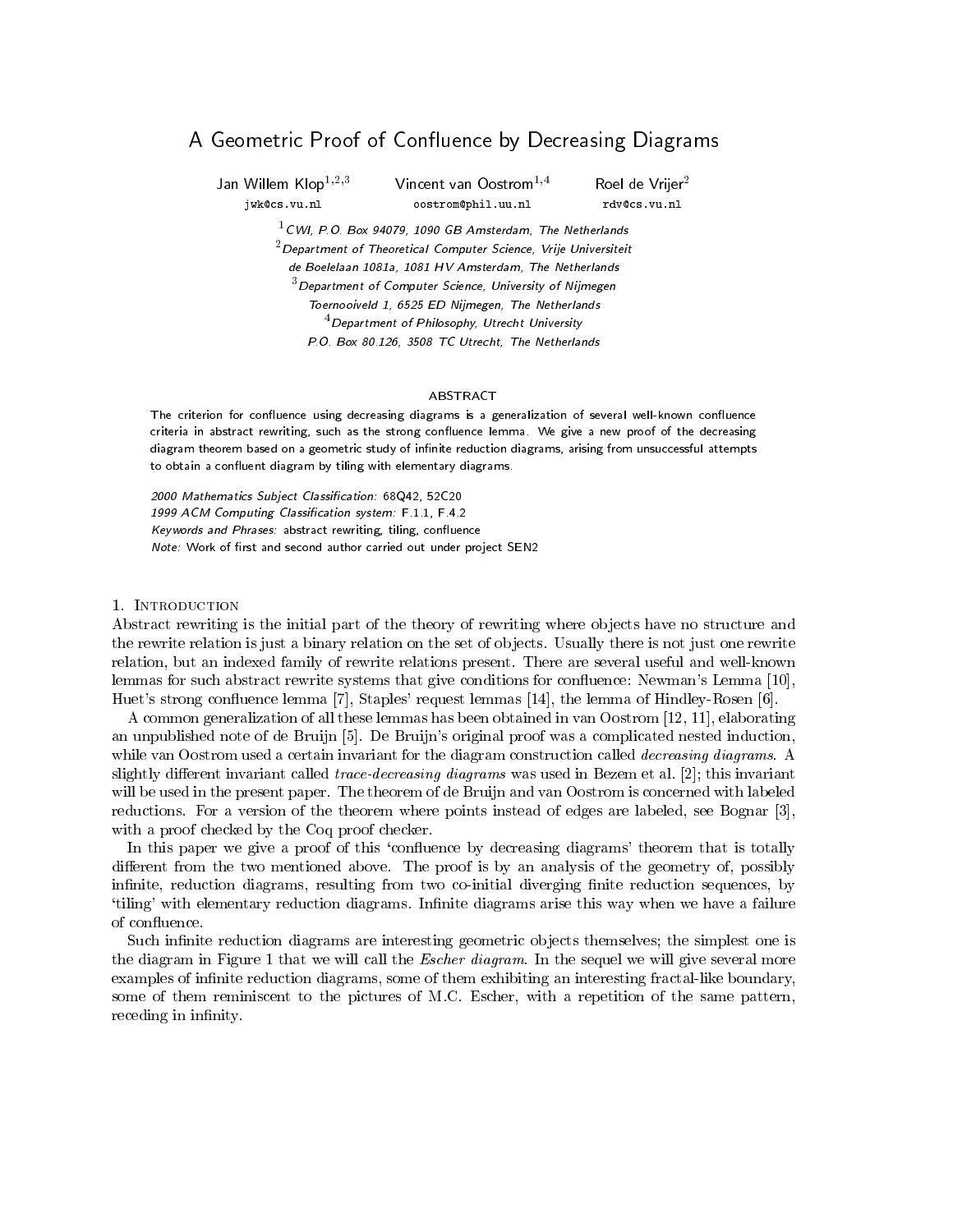

Figure 1: The Escher diagram

Actually, we consider an enrichment of mere reduction diagrams, namely diagrams with a 'tree covering'. A tree covering of a diagram determines an ancestor-descendant relation between the edges appearing in a reduction diagram. By means of a tree covering an edge can be traced back to its ancestor edge on one of the original divergent reduction sequences. The theorem proved in this paper states the impossibility of certain infinite diagrams with a tree-covering. Since an infinite reduction diagram composed of (trace-)decreasing diagrams would give rise in a natural way to a tree covering—of the impossible kind—we have as an immediate corollary then the theorem of confluence by decreasing diagrams. The method of proof of our theorem is purely geometric. It employs topological notions such as condensation points of point sets in the real plane.

#### 2. ABSTRACT REDUCTION SYSTEMS

An abstract reduction system (ARS)  $A$  is a set  $A$  equipped with a collection of rewrite or reduction relations  $\rightarrow_{\alpha}$ , indexed by some set I of indexes:  $\mathcal{A} = \langle A, (\rightarrow_{\alpha})_{\alpha \in I} \rangle$ . The index set I is a wellfounded partial order. In examples, we will use the set of natural numbers with the usual ordering as index set. The union of the rewrite relations  $\rightarrow_{\alpha}$  is denoted by  $\rightarrow$ . We use the notation  $\rightarrow$  for the transitive-respective-respective-respective-respective-respective-respective-respective-respective-

The ARS  $A$  is called *confluent* or CR (Church-Rosser), if

$$
\forall a, b, c \in A \ (a \rightarrow b \land a \rightarrow c \Rightarrow \exists d \in A \ (b \rightarrow d \land c \rightarrow d)).
$$

A, non-equivalent, weaker version of CR is WCR:  $A$  is called *locally confluent* or WCR (weakly Church-Rosser), if

$$
\forall a, b, c \in A \ (a \to b \land a \to c \implies \exists d \in A \ (b \to d \land c \to d)).
$$

The CR and WCR properties are depicted respectively in Figure 2, the picture of WCR giving rise to the notion of *elementary diagram*, which will be defined in the next section.

It is well-known that in strongly normalizing ARSs (i.e., ARSs without infinite reduction sequences) we have WCR  $\Rightarrow$  CR (Newman's Lemma [10]). The essence of Newman's lemma is that because of the strong normalization condition the process of tiling with elementary diagrams must terminate. The decreasing diagrams method studied in this paper amounts essentially to giving a weaker condition, yet yielding the termination of tiling.

For more on abstract reduction systems we refer to Klop [8].

#### 3. Elementary diagrams

As said, the property WCR inspires the notion of elementary diagram, which we now define. It originates from Klop [9], where also the notion of improper elementary diagram was introduced.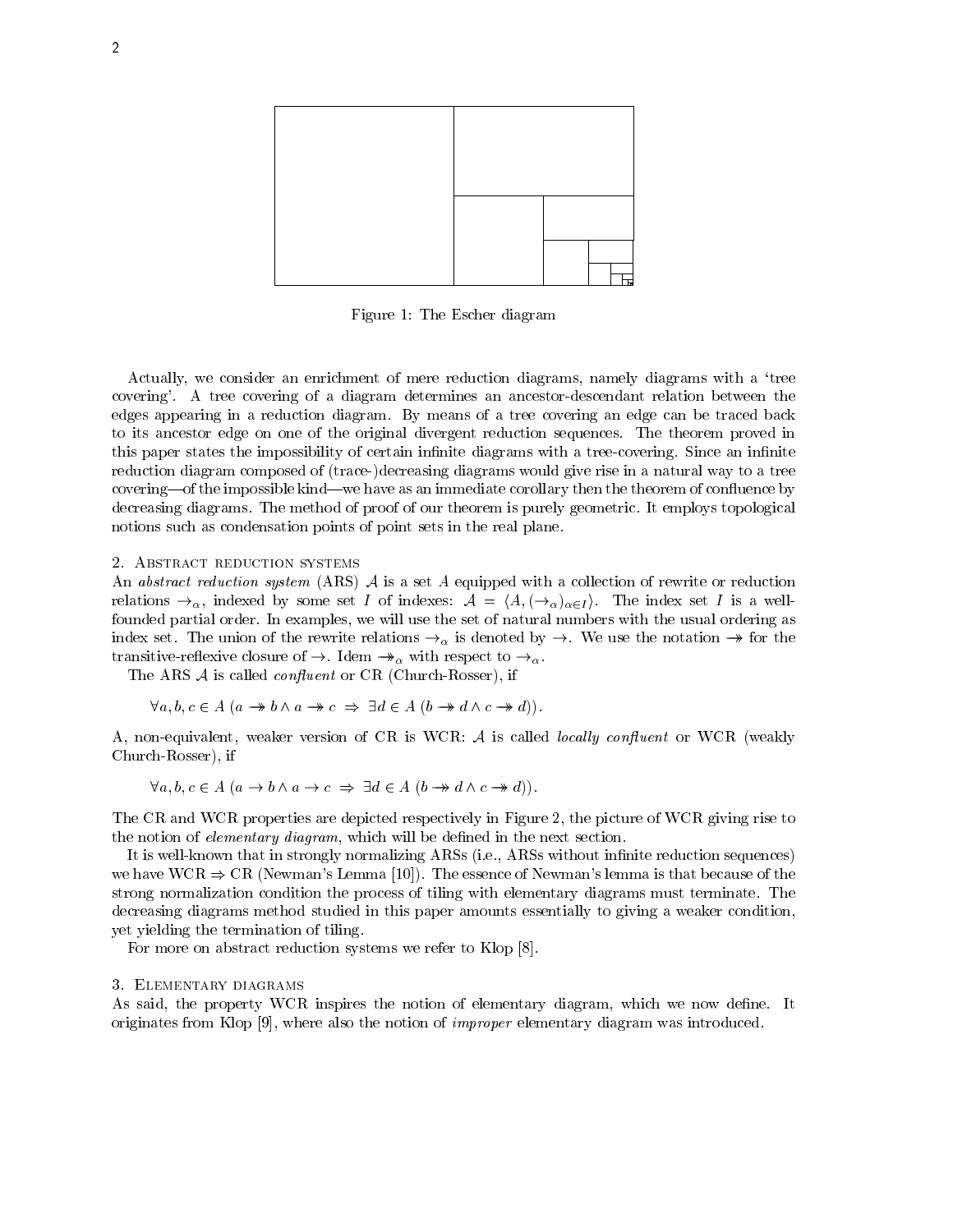

Figure 2: CR and WCR

**Demition 1** An elementary analytim (e.g.) is a comiguration of two reduction steps  $a \rightarrow b$  and  $a \to c$ , issuing from the same object a, and reductions  $b \to b_1 \to \cdots b_m \equiv d$  and  $c \to c_1 \to \cdots c_n \equiv d$ that join b and c. (Note that m and/or n may be zero: if, e.g.,  $m = 0$  we have  $b \equiv d$ .)

This is the abstract notion of elementary diagram. An e.d. can be rendered geometrically as a rectangle with some nodes on its sides as in Figure 3 (from left to right we have in the first diagram  $m = n = 1$ , in the second  $m = 3$ ,  $n = 2$ , in the third  $m = 2$ ,  $n = 0$  and in the last one  $m = n = 0$ ).



Figure 3: Elementary diagrams

To distinguish the abstract notion of e.d. in definition 1 from its geometric representation, we call the latter a *geometric e.d.* So in a geometric e.d. we have the original steps  $a \rightarrow b$  and  $a \rightarrow c$  as upper and left-hand sides, and the converging reductions  $b \to b_1 \to \cdots b_m \equiv d$  on the right and  $c \to c_1 \to \cdots c_n \equiv d$  on the lower side, d in the lower right corner. Objects are rendered as nodes, reduction steps as edges (with arrow). In case  $m = 0$  or  $n = 0$  the corresponding side is a so-called empty step, drawn as a dashed line. We need empty steps in order to keep our diagram constructions rectangular.

The geometric e.d.'s will be used as 'tiles' with the intention to obtain a completed *reduction diagram* as in Figure 6 (see the next section). To make this tiling process successful we need also e.d.'s with empty steps as upper or left-hand side. Hence empty steps give rise to trivial geometric e.d.'s as in Figure 4. Following Klop [9], we call these improper e.d.'s.



Figure 4: Improper elementary diagrams

We sum up the main characteristics of geometric e.d.'s and some conventions for dealing with them.

1. A geometric e.d. is a rectangle with some nodes on its sides.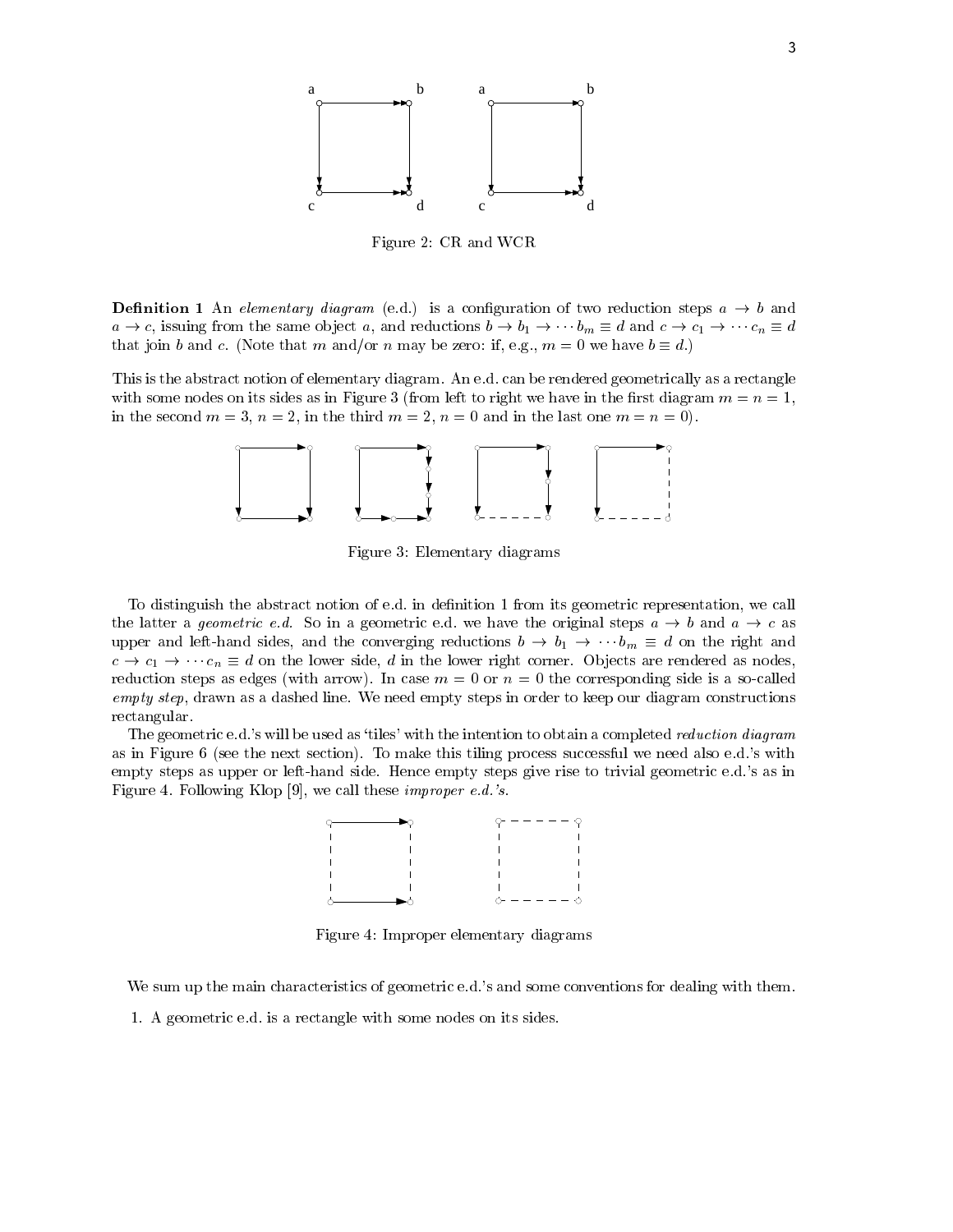- 2. Nodes represent ob jects. (These may be added as labels, but are mostly suppressed.)
- 3. Drawn edges connecting adjacent nodes represent reduction steps, always downward or from left to right. (This may or may not be indicated by an arrowhead and the index of the reduction step as label.)
- 4. The upper and left sides of a geometric e.d. are called its initial sides, the lower and right the converging sides.
- 5. There are nodes on the four corner points of the rectangle. The left-upper node is the initial node.
- 6. The converging sides may contain a finite number of extra nodes (the initial sides may not).
- 7. The converging sides may also consist of a dashed line (with no extra nodes on it); dashed lines represent empty steps, and therefore the nodes connected by a dashed line represent the same ob ject.
- 8. In a geometric e.d. also one or both of the initial sides may be dashed; in that case the e.d. is called improper.
- 9. In an improper e.d. each converging side is identical to the opposite initial one.
- 10. Geometric e.d.'s are supposed to be *scalable*: they can be stretched or shrunk horizontally and vertically, as long as they keep their rectangular form. (Nodes on converging sides are in general placed equidistantly, but this is not essential.)

Now, since in this paper we look for sufficient conditions for the implication WCR  $\Rightarrow$  CR, we will in fact assume WCR for all considered ARSs. This amounts to the following. Given an object  $a$  and reduction steps  $a \to_{\alpha} b$  and  $a \to_{\beta} c$ , there is an e.d. with a as initial node and  $a \to_{\alpha} b$  and  $a \to_{\beta} c$ as initial steps. Geometrically this means that any configuration of a node with two adjacent edges, one to the left and one downward, but without converging sides—to be called an open corner—can be filled with an appropriate e.d. In the terminology of Bezem et al. [2], we have a full set of e.d.'s:

The supply of tiles (geometric e.d.'s) is such for each open corner there is at least one fitting tile.

Note that because of the symmetry of WCR, with each tile  $\mathcal T$  in our supply, we also have the tile that results by mirroring  ${\mathcal T}$  on the diagonal through its initial node.

## 4. Reduction diagrams

## 4.1 Finite reduction diagrams

The e.d.'s are used as building blocks ('tiles') in the construction of reduction diagrams, in an attempt to construct for given (initial) finite reductions  $a \rightarrow b$  and  $a \rightarrow c$  issuing from the same object a, two convergent reductions  $b \rightarrow d$  and  $c \rightarrow d$ . This attempt is successful if we arrive at a finite, *completed* reduction diagram as in the example of Figure 6.

The construction of such a diagram (by  $tiling$ ) starts by setting out the initial reductions, one horizontally, one vertically, both starting at the same node representing  $a_i$ ; and then proceeds by subsequently adjoining e.d.'s, as in Figure 5, at an *open corner* in which an e.d. can be fitted. (Here, by an open corner we mean a node with two adjacent edges, one to the left and one downward, without converging sides.) An e.d. fits if its initial node and initial sides match with the open corner, i.e., represent, respectively, the same object, and reduction steps with the same index from  $I$ . (The geometric fitting is accomplished by scaling the e.d.)

Each stage in the tiling process just described is called a reduction diagram. A reduction diagram is completed if it has no open corners. With a completed diagram the tiling process terminates. It is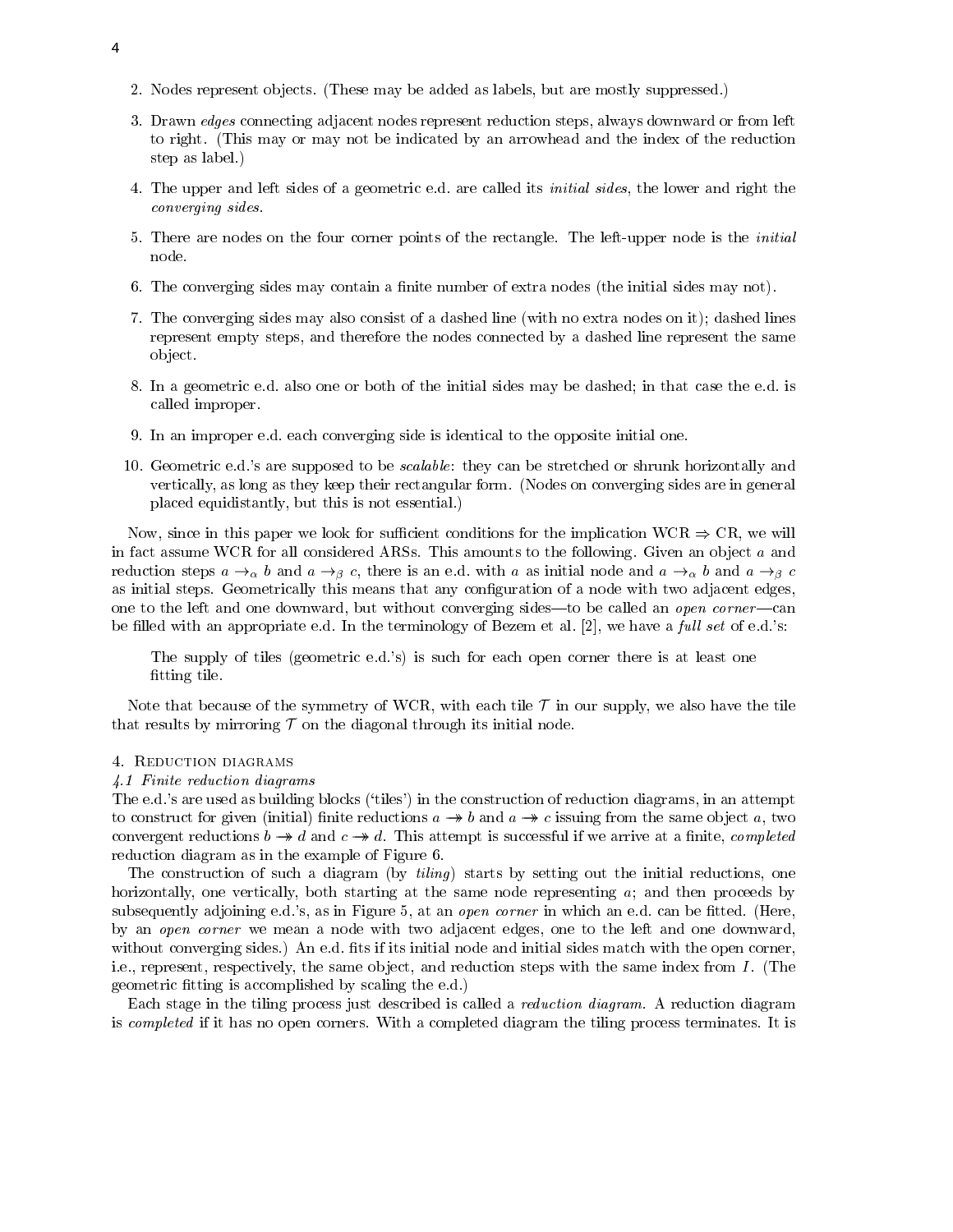

Figure 5: Adjoining e.d.'s to reduction diagrams

easy to see that a completed reduction diagram with initial reductions  $a \rightarrow b$ ,  $a \rightarrow c$  has convergent reductions for b and c at the bottom and right.<sup>1</sup>

Figure 5 shows that adjunction of e.d.'s at different open corners of a reduction diagram commutes. It is not hard to see that, as a consequence, the final outcome of the construction process is independent of the order of picking corners to be filled with e.d.'s. It is not independent, though, of the choice of e.d.'s to fit in, if there is a choice.

Note that we can distinghuish again, as we did with e.d.'s, the notions of *abstract* and of *geometric* reduction diagram. When drawing (geometric) reduction diagrams, we will again mostly omit the direction of the reduction arrows, which always is down or to the right—see Figure 6. Nodes always represent ob jects, and edges, representing reduction steps, bear an index. This information may be supplied in labels. It will become relevant to do so in Section 8.

One may think of such a geometric reduction diagram as the point set in the real plane, obtained by the union of the point sets of the geometric e.d.'s involved. (As a matter of fact two point sets: that of the edges and that of the nodes.)

## 4.2 Infinite reduction diagrams

Infinite reduction diagrams arise if the process of tiling with elementary reduction diagrams does not terminate, i.e., when at each finite stage open corners remain. Now we can take an infinite reduction diagram to be the union of the reduction diagrams at the stages of an infinite tiling process. This makes sense in both the abstract and the geometric sense, where our notion of limit is just the union of point sets in the plane. This way the result (or limit) of a tiling process always exists. The limit is either finite and completed, or infinite.

A familiar example of an infinite reduction diagram is the Escher diagram in Figure 1. It arises from the ARS in Figure 7, the figure also illustrating the cyclic process that leads to the infinite diagram.

Just as in the finite case, a *completed* infinite reduction diagram is defined as one having no open corners. However, observe that in contrast to the finite case, a completed infinite reduction diagram with initial reductions  $a \rightarrow b$  and  $a \rightarrow c$  does not yield converging reductions for b and c.

It is important to note that in the infinite case a limit diagram may still not be completed; namely, when a certain open corner, that has to be filled in, is forever neglected in the diagram construction.

 $1$ <sup>1</sup>The stepwise construction of reduction diagrams is somehow reminiscent of the process of completion via proof reduction, cf. Bachmair et al. [1].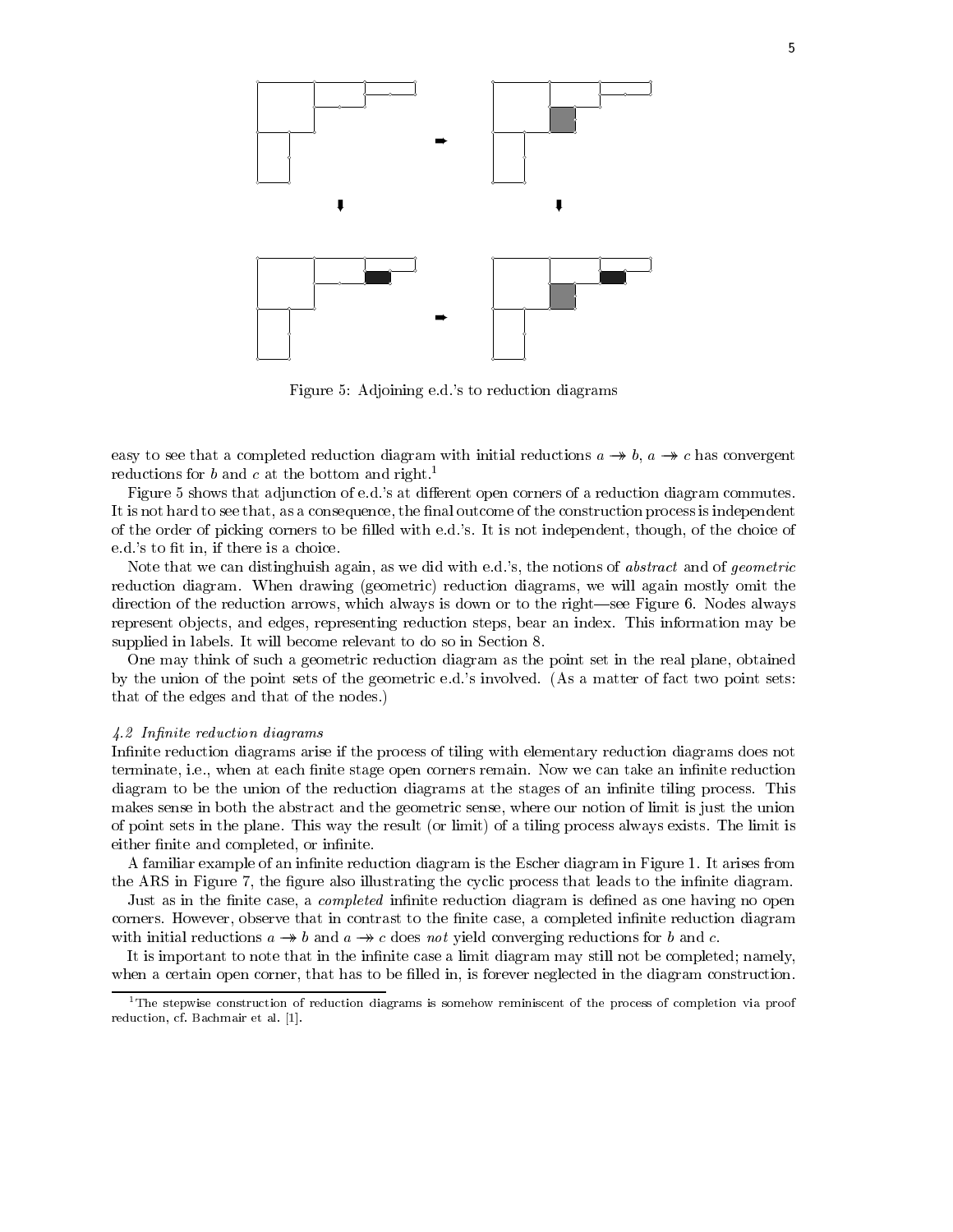

Figure 6: Completed reduction diagrams



Figure 7: Cyclic construction of Escher diagram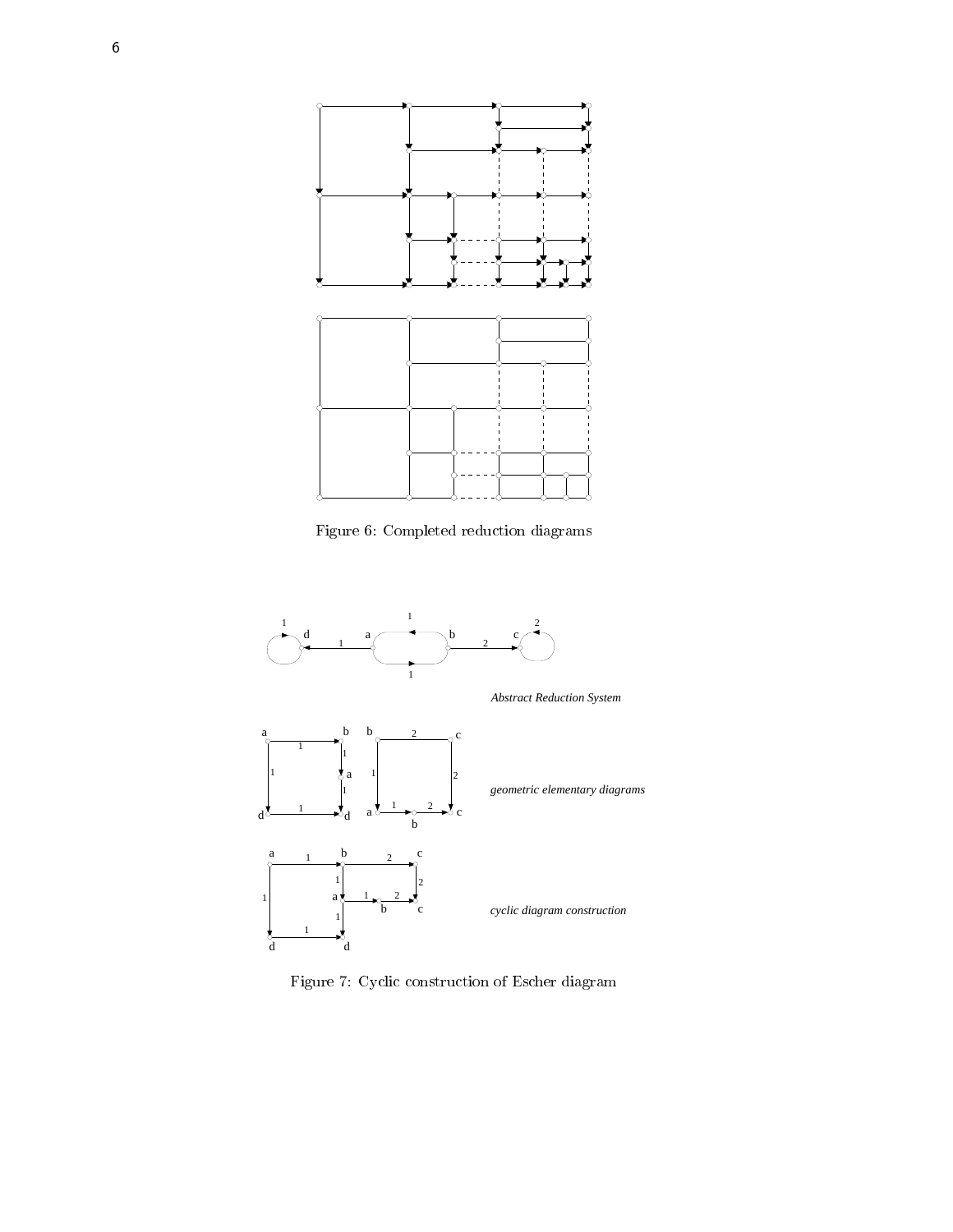In two ways completed infinite diagrams can always be obtained, however. The first is to allow transfinite tilings. By elementary set-theoretic considerations it follows that regardless of a strategy a completed diagram can always be obtained by transfinitely prolonging the tiling procedure. This way a completed diagram would even be obtained by a transfinite random tiling. The second is by following a fair tiling strategy, not persistently forgetting any open corners. It is not difficult to design such a fair strategy. By Corollary 4 each transfinite construction can be 'compressed' to one that has length  $\omega$ .

## Definition 2

- 1. Two tiling processes, starting with the same initial reductions, will be called compatible if at the same open corner always the same e.d. is adjoined. Here open corners correspond in two different tiling constructions if they have the same geometric position, to be measured, e.g., relative to the initial node of the whole diagram.
- 2. A, possibly transfinite, tiling strategy is called *complete* if in the limit it leads to a completed reduction diagram.

The following proposition says that a completed diagram for two given initial reductions is unique, that is, independent of the order in which open corners are lled, as long as one takes care that at the same open corner always the same e.d. is adjoined.

 $\bf{l}$  reposition  $\bf{o}$  Given two initial reductions, and two complete tiling strategies that are compatible, the resulting completed reduction diagram is unique.

Proof Let a diagram be ordered below another, if the latter arises from the former by adjoining e.d.'s. By uniqueness of filling open corners, this is easily seen to yield a lattice. It can be *normally* completed into  $\mathcal D$  in a way preserving least upper bounds (see e.g. Davey & Priestley [4]). By the Knaster-Tarski fixed point theorem any monotone operation on  $\mathcal D$  has a fixed point. Since adjunction of an e.d. at a given open corner is easily defined on  $D$  and seen to be a monotone operation, it follows that any tiling strategy has a fixed point. We conclude by remarking that a diagram is a fixed point of a complete tiling strategy iff it has no open corners. This is only the case for the top of the lattice. Hence all fixed points and all completed reduction diagrams reached by any tiling strategy  $\Box$ 

An alternative way of formalizing all this would be to use the theory of  $\omega$ -algebraic cpo's, as developed in Plotkin [13]. Since there are only countably many finite diagrams, their completion will be an  $\omega$ -algebraic cpo. As a consequence all infinite diagrams are the limit of an  $\omega$ -chain of finite diagrams. This could make for an interesting case study in infinite diagram construction. Anyhow, for the moment we need only the conception of an infinite diagram as a plane figure, being the limit of a tiling process. This should be sufficiently clear by now.

Corollary 4 (compression) The result of any transnite tiling process leading to a completed diagram could also be obtained in  $\omega$  many steps.

Proof Since the adoption of a fair strategy leads to a completed diagram in at most ! many steps, this follows from the last proposition. <sup>2</sup>  $\Box$ 

 $R$ emark  $\sigma$  This compression result leads to a simple but fundamental observation concerning infinite reduction diagrams. Each node (or edge or e.d., for that matter), since it occurs at a finite stage of a diagram construction of length  $\omega$ , has a finite 'history'. A consequence is that, as illustrated in Figure 8, above an elementary diagram (the shaded rectangular zone in Figure 8) there can not occur a condensation point of the diagram. The elementary diagram together with the zone above it must be part of some finite stage of the infinite reduction diagram.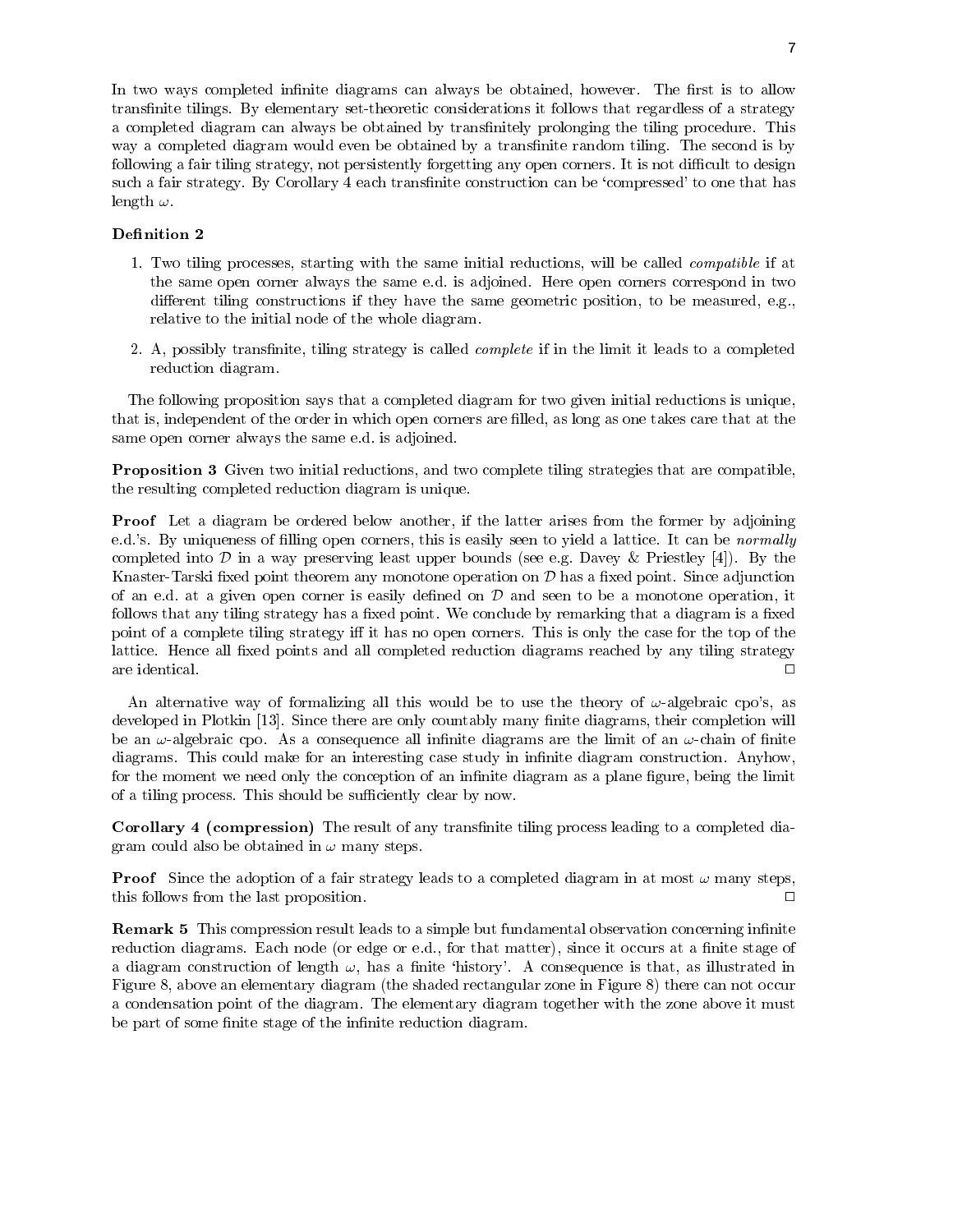

Figure 8: Part of the reduction diagram above an e.d.

The simplest infinite reduction diagram is the Escher diagram in Figure 1. Some more examples are given in Figures 9, 10 and 11. Note the fractal-like boundaries that arise in Figure 10. In each example, the diagram construction involves a certain recursion that is not hard to read off from the drawings.



Figure 9: Infinite reduction diagrams

 ${\bf new}$  is a step we admit also empty steps, it is not immediately clear that an immite diagram contains infinitely many non-empty edges. However, this is indeed the case; Bezem et al. [2] proves the stronger fact that an infinite diagram possesses an infinite reduction containing infinitely many splitting steps. (An elementary diagram is *splitting* if one of the converging sides contains two or more steps which then are called splitting steps. Recall that by point 7 of the characterization of geometric e.d.'s in Section 3 splitting steps are always non-empty.)

## 5. Towers in infinite reduction diagrams

A notion that will be needed in our analysis of infinite reduction diagrams is that of a *tower*. Roughly, a tower in an infinite reduction diagram is the result of adjoining elementary diagrams in a linear way, as suggested in Figure 12. Towers are either horizontal or vertical. These notions are dual, so we need only to define horizontal towers. We will only be interested in infinite towers.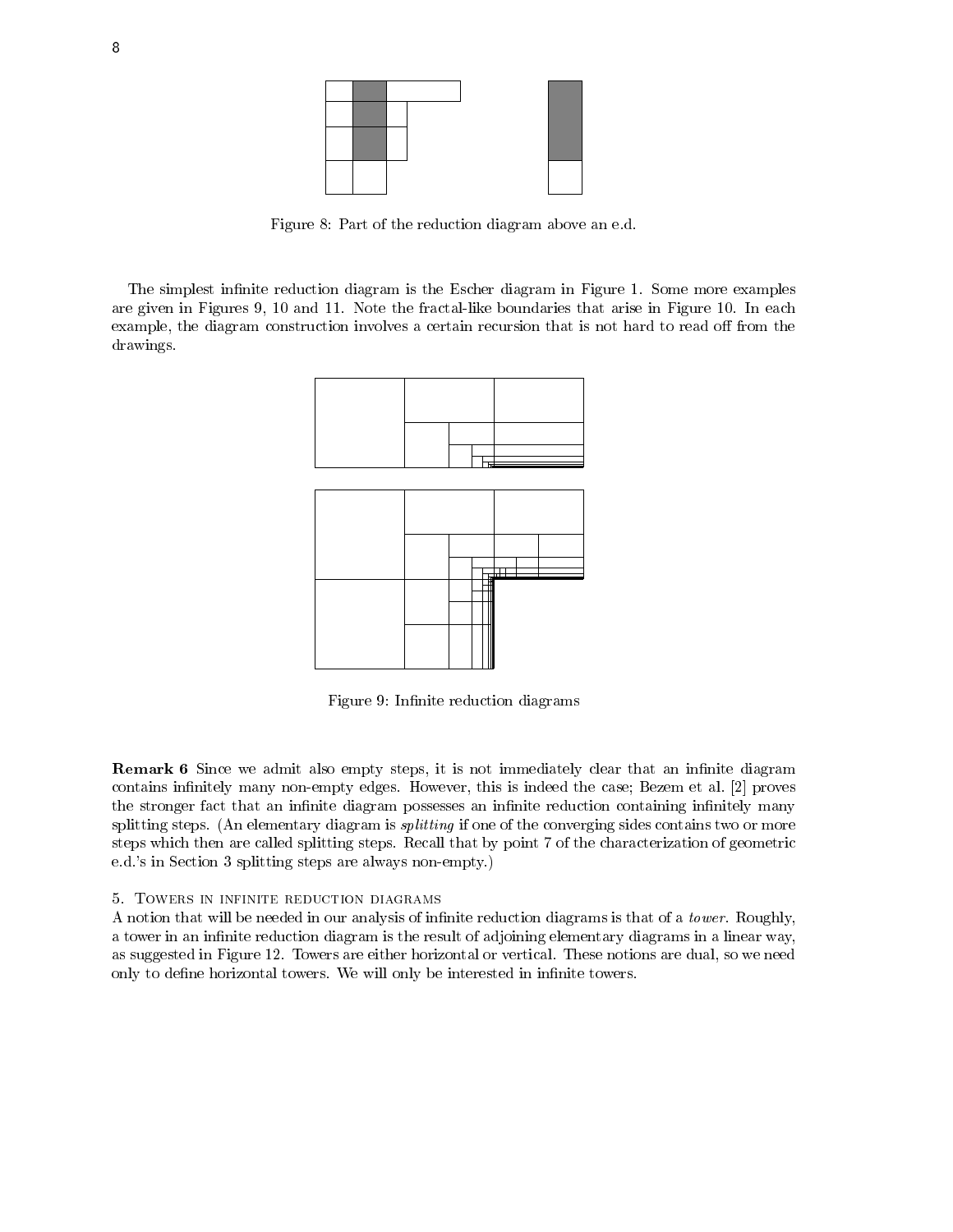

Figure 10: Infinite reduction diagram with fractal-like boundary



Figure 11: Infinite diagram construction with diagonal border

**Demition 7** Consider an infinite reduction diagram  $\nu$ , completed or not. A *horizontal tower* T is a conglomerate (or: the union) of a countably infinite set  $E = \{E_1, E_2, \dots\}$  of e.d.'s that are already present in  $D$ , satisfying the following two conditions:

- 1. The left side of  $\mathcal{E}_1$  is one of the initial reduction steps of  $\mathcal{D}$ .
- 2. For each  $n \geq 1$  the left initial side of  $E_{n+1}$  coincides with one of the edges on the right (converging) side of  $E_n$ .
- A vertical tower is defined dually.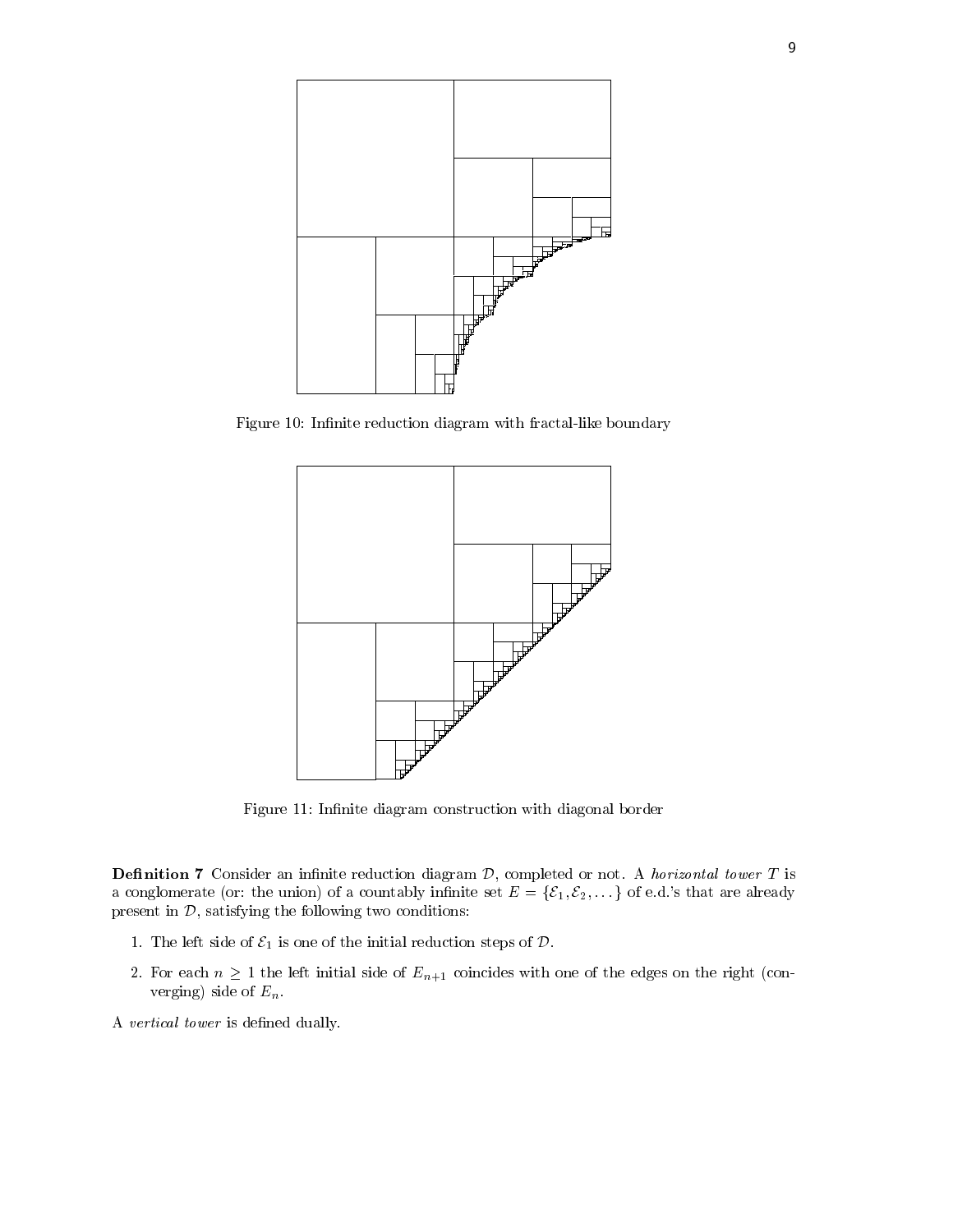

Figure 12: Horizontal and vertical tower

Figure 13 displays two towers in the first fractal-like diagram of Figure 10; Figure 14 displays the two towers constituting the Escher diagram of Figure 1. The horizontal tower is shaded, the vertical tower is blank.



Figure 13: Towers in infinite reduction diagram

 $\bf I$  reposition  $\bf o$  Every infinite diagram contains an infinite horizontal tower and an infinite vertical tower.

Proof Consider the innite diagram, and draw in each tile arrows from the left side to the steps in the right side (see Figure 15). In this way finitely many trees arise. By the pigeon-hole principle and König's Lemma, one of these trees must have an infinite branch. This branch determines an infinite horizontal tower. Dually we find an infinite vertical tower.  $\Box$ 

Consider again the left-to-right trees in the preceding proof. Their branches are linearly ordered according to whether the one is 'above' the other. A branch  $s$  is above branch  $t$ , when after running together for some (possibly 0) steps,  $s$  branches off to above compared to  $t$ .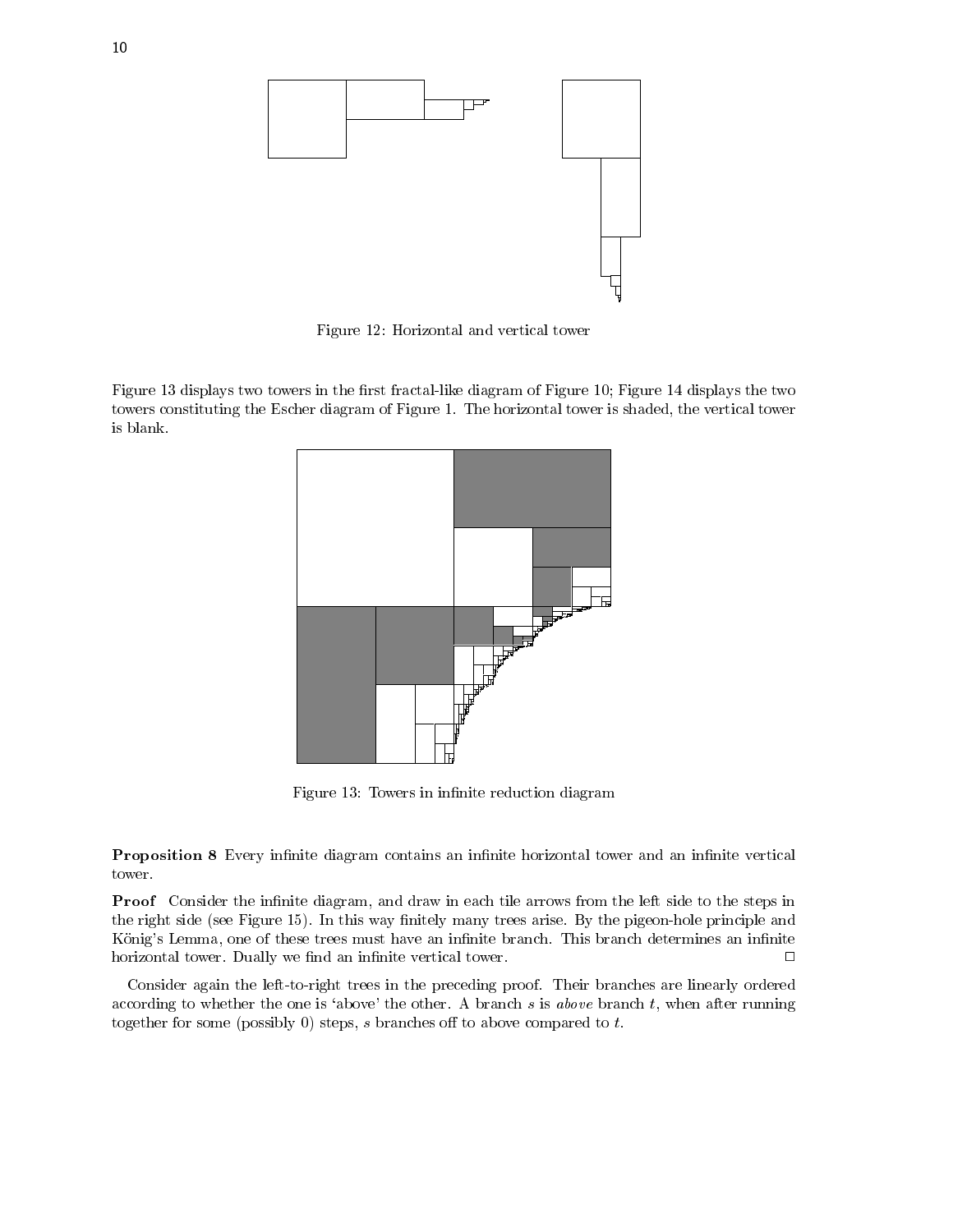

Figure 14: Towers in Escher diagram



Figure 15: Finding an infinite horizontal tower

Furthermore it is clear that there is a highest infinite branch in the left-to-right trees of an infinite diagram. It is constructed in the obvious way: to start, choose the highest root of the left-right trees that has an infinite branch, then choose the highest successor with the same property, and so on.

Since branches in the left-right trees correspond with horizontal towers, there also exists a highest horizontal infinite tower. (And a leftmost vertical tower, for that matter.) This will play an important rôle later on.

**Remark 9** In fact, the horizontal towers of a reduction diagram are iniearly ordered by the relation `above'. There may be continuum many towers. For example in Figure 16 there are continuum many vertical towers.



Figure 16: Continuum many towers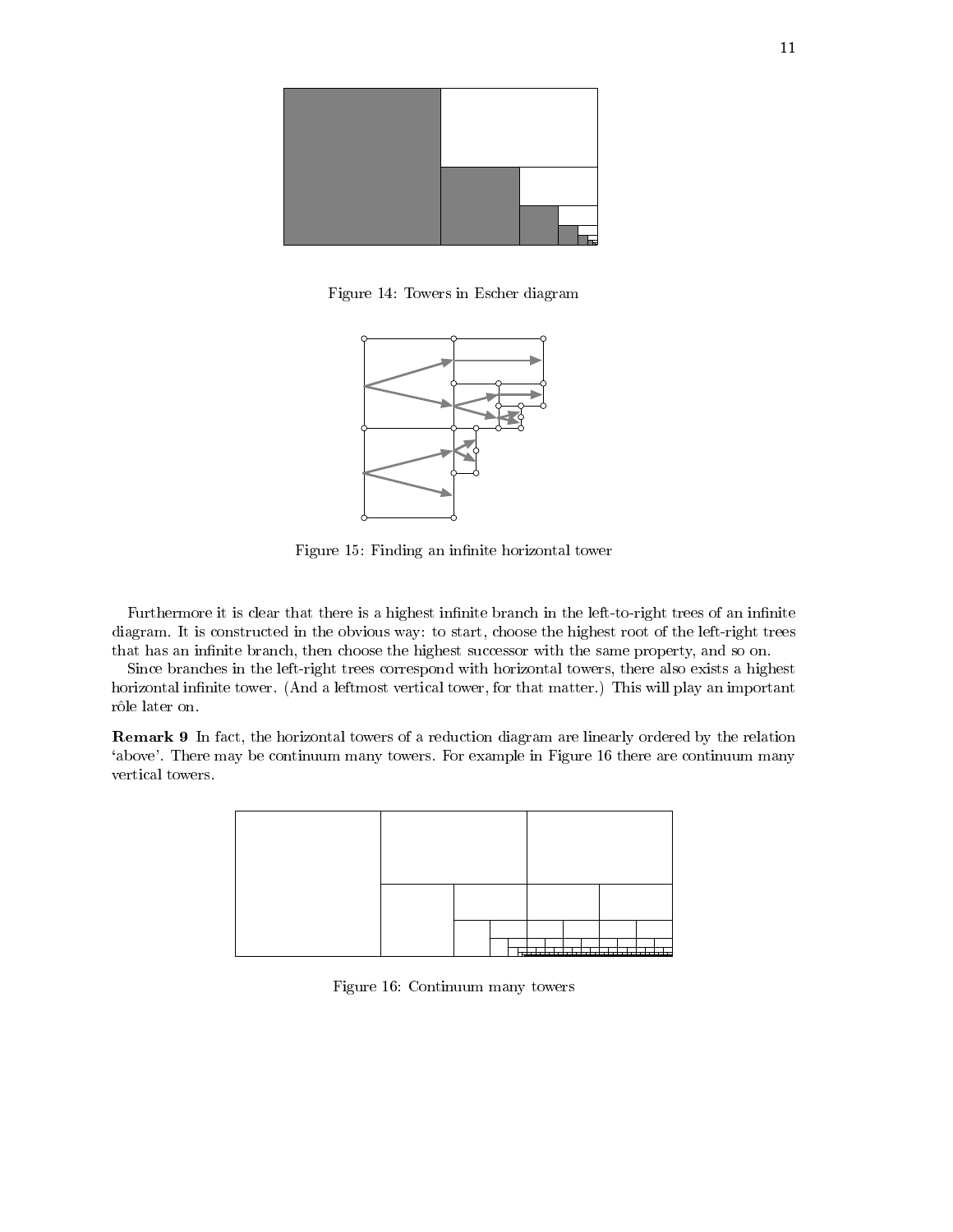6. TREE COVERINGS OF REDUCTION DIAGRAMS

In this section we define the concept of a *tree covering* of a reduction diagram. Tree coverings are the result of composing tracing patterns in the elementary diagrams in the reduction diagram.

**Definition 10** Given an e.g.  $C$ , a *tractily pattern T* for  $C$  is a collection of arrows leading from initial edges of  $\mathcal E$  to the converging edges. The pattern P has to be such that:

1. For each edge on a converging side there is precisely one arrow leading to it.

2. An arrow leading to an empty side originates in the opposite initial side.

We say that an edge on a converging side is *traced back*, by backwards following an arrow, to one of the two initial edges.

So each converging edge can be traced back uniquely according to a given pattern. By contrast, an initial edge can trace forward to several converging edges, to one, or even to none. Examples of tracing patterns are given in Figure 17.



Figure 17: Elementary diagrams with tracing patterns

If all e.d.'s constituting a reduction diagram  $\mathcal D$  are equipped with a tracing pattern, then in a natural way a pattern of branches emerges, by composing the ingoing and the outgoing arrows. We call such a pattern a tree covering. It is important to note that by following the branches backwards, each edge, anywhere in  $\mathcal{D}$ , can be traced back uniquely to one of the initial edges of  $\mathcal{D}$ .

Figure 18 shows an example of a finite, completed reduction diagram with a tree covering. Observe that the branches of the trees may intersect. Figure 19 contains a number of `periodic' tree coverings



Figure 18: A tree covering

of the Escher diagram. The upper part of Figure 19 gives some of the possible tracing patterns (not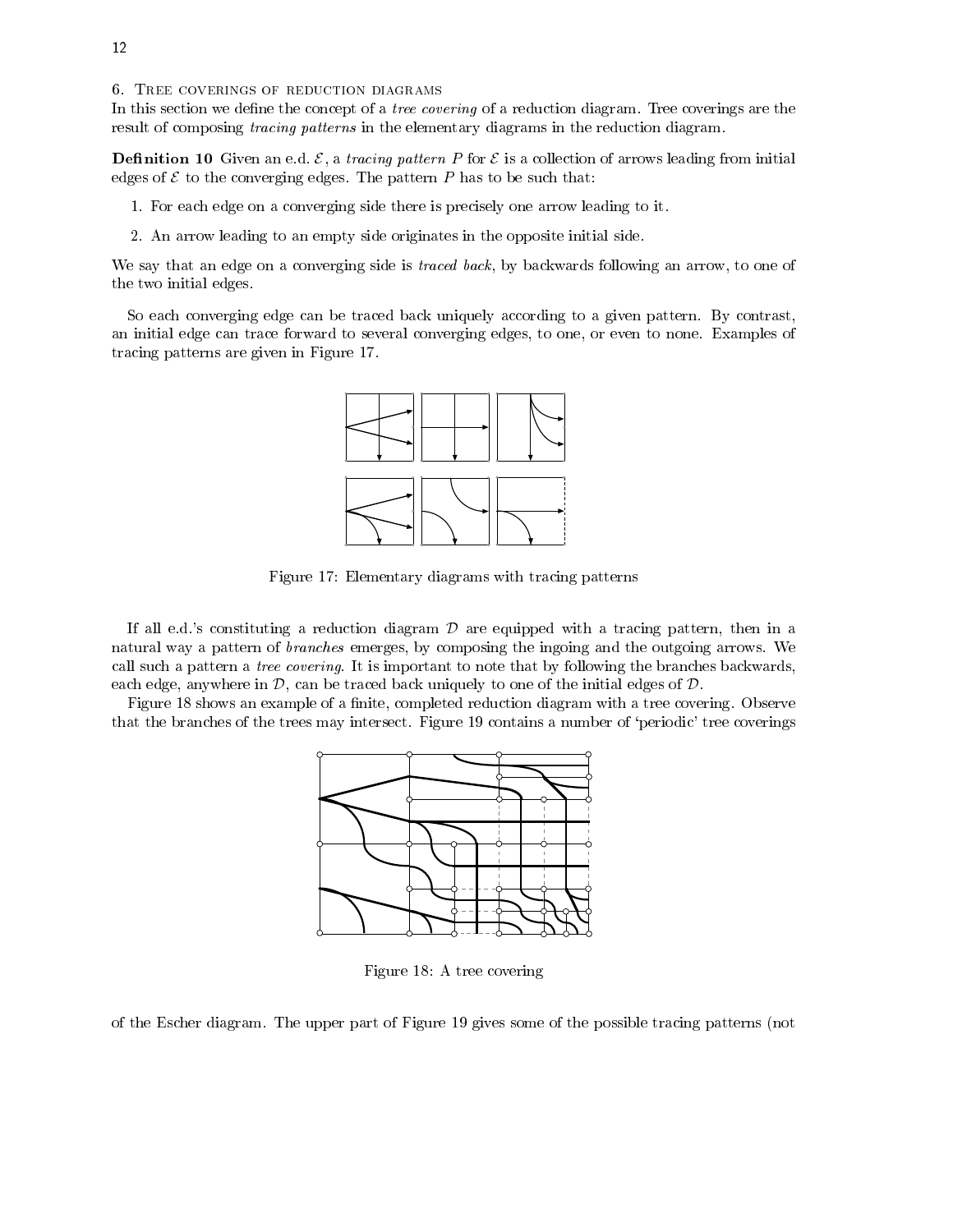exhaustive) of the elementary diagram of which the Escher diagram is built. (Note that the Escher diagram is indeed built from e.d.'s of a single shape.) These e.d.'s with trace patterns are then used to build the Escher diagram in various combinations 11, 12, etc. For example 23 means that the e.d. with trace pattern 2 is used, next the e.d. with trace pattern 3 (after mirroring); then the 23 conguration is recursively repeated.



Figure 19: Periodic tree coverings

## Definition 11

- 1. An arrow in a branch is straight if it leads from an initial edge to an opposing edge.
- 2. A branch B changes orientation in an e.d.  $\mathcal{E}$ , if it enters  $\mathcal{E}$  on a vertical edge, and exits at a horizontal edge, or vice versa (equivalently, if  $B$ 's arrow in  $\mathcal E$  is not straight).
- 3. An infinite branch is *meandering* if it changes orientation infinitely often.
- 4. An infinite branch is *eventually straight* if it is not meandering. That is, if—possibly after some initial meandering— all its constituting arrows are straight.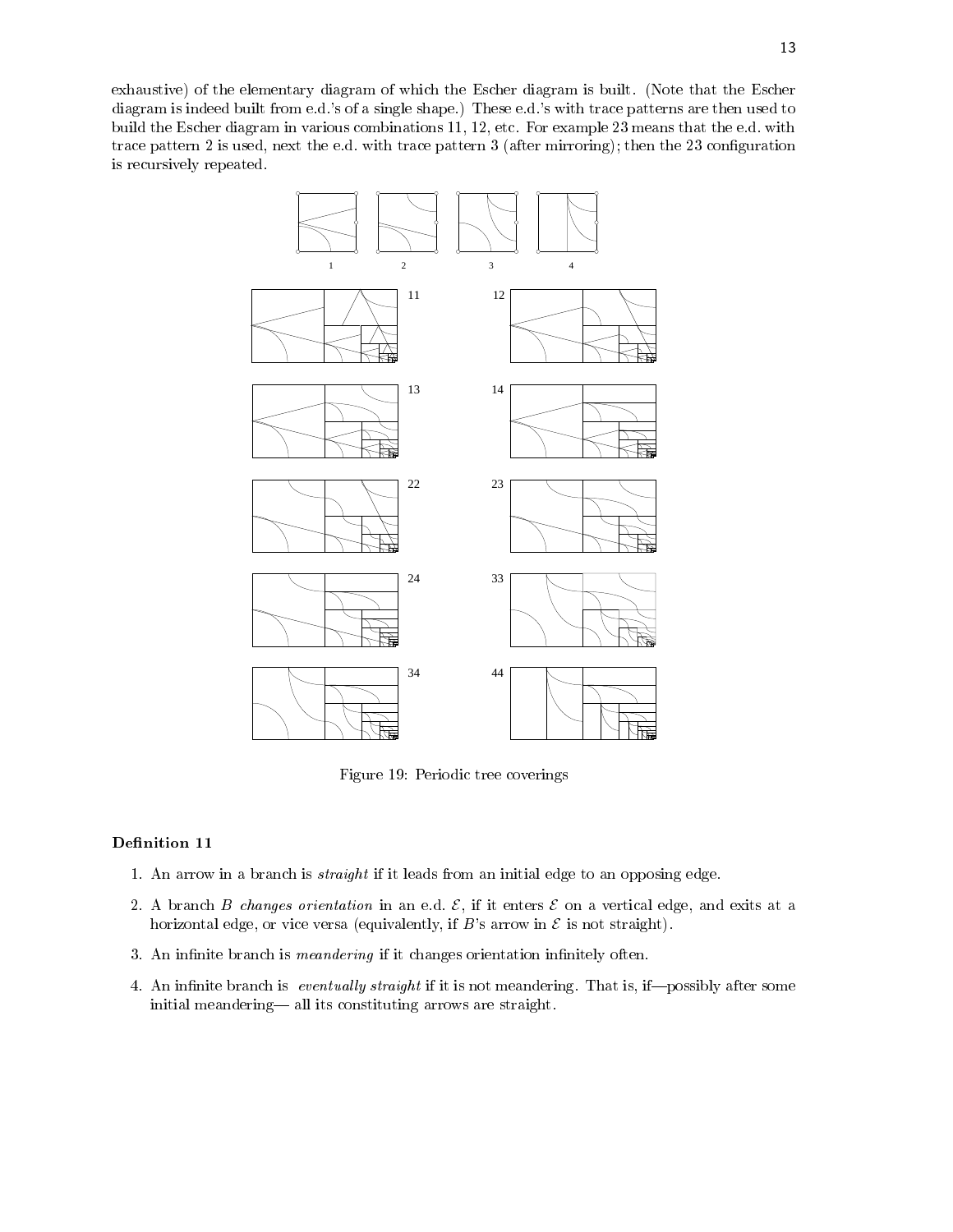5. Let t, s be branches that are concurrent for some steps but separate in the e.d.  $\mathcal{E}$ , where t is straight and horizontal. Then we say that t branches off downward at  $\mathcal E$  to branch s, if s leaves  $\mathcal E$  at a lower opposing edge than t does, or if s changes orientation. Dually we define t branches off to the right at  $\mathcal E$  to s.

Observe that in each reduction diagram there is exactly one tree covering all of whose steps are straight. We call it the canonical tree covering. An example is given by Figure 20.



Figure 20: A reduction diagram with its canonical tree covering

**Remark 12** Obviously, for an eventually straight branch there is always a tower that eventually contains it. Note that conversely an infinite horizontal tower does not always eventually contain an eventually infinite straight branch; see e.g. in Figure 19 the tree covering 34.



Figure 21: Infinite branch, eventually in a horizontal tower, branching only downward

Now consider an infinite reduction diagram, with a tree covering, and an infinite horizontal tower in it. Consider of each elementary diagram in the tower, its upper edge (see the heavy edges in Figure 22). Trace back each of these upper edges all the way to the initial diverging reductions of the diagram. Then, by a simple argument using the fact that the covering trees in the diagram are finitely branching, at least one infinite branch arises that we will call an upper boundary branch of the tower under consideration. It has the property that from any point on it infinitely many upper edges of the tower are reachable (by some branch of the tree covering).

The following definition and propositions formalize this account of the construction of an upper boundary branch.

**Demition to** Bet  $\nu$  be an arbitrary infinite reduction diagram, with a tree covering, and let T be a horizontal tower in D.

1. By an upper edge of  $T$  we mean an upper edge of one of the e.d.'s in  $T$ .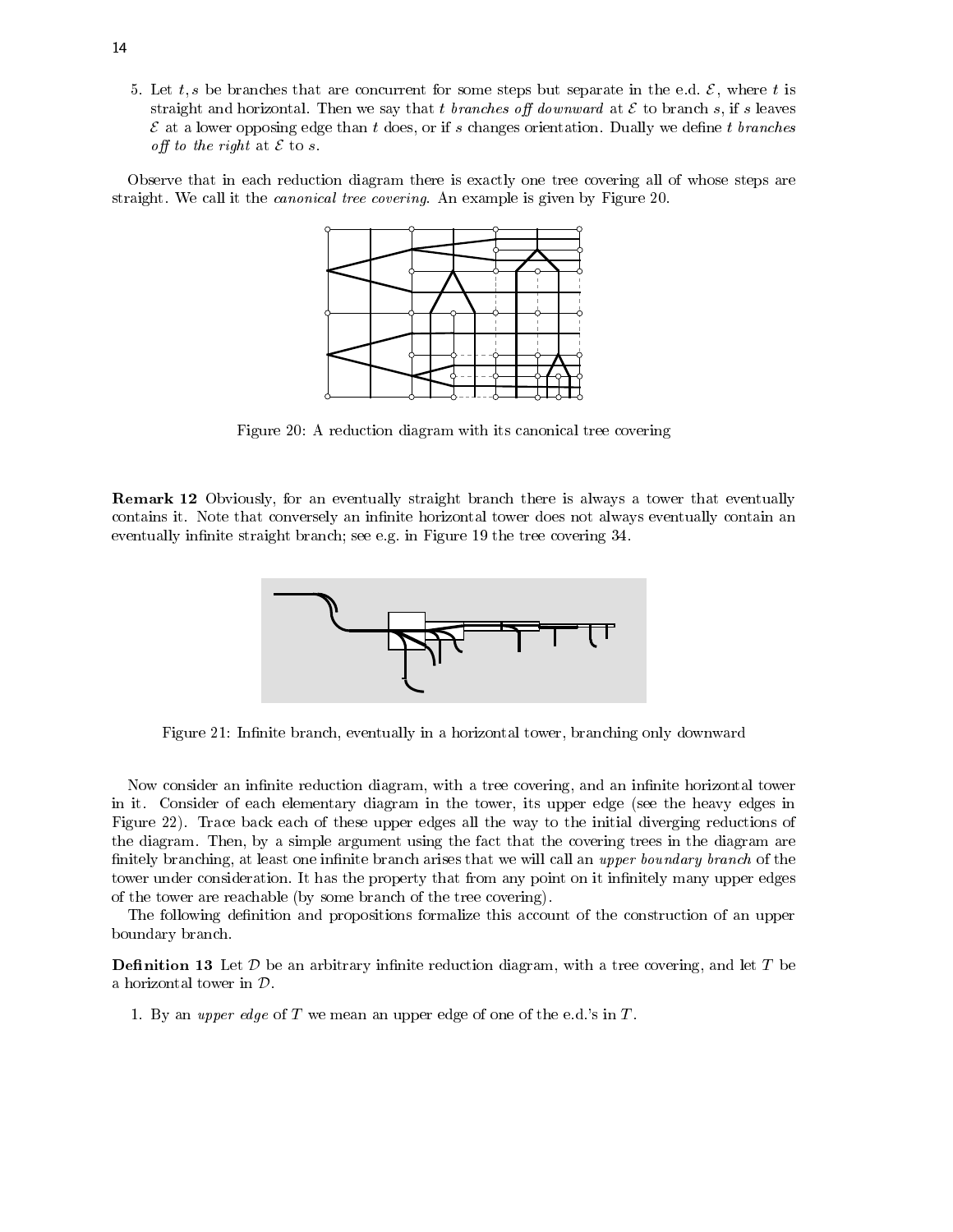

Figure 22: Upper edges and upper edge branches

- 2. Each upper edge of T can be traced, along a branch of the given tree covering, all the way back to the initial diverging reductions of the diagram  $D$ . Such a path from an upper edge back to one of the initial edges of  $D$  is called an upper edge branch of  $T$ .
- 3. An upper boundary branch of  $T$  is an infinite branch  $s$  of the tree covering, such that each initial segment of  $s$  coincides with an initial segment of an upper edge branch of  $T$ .

Note that an upper boundary branch is itself not an upper edge branch, since the latter are all finite. Figure 22 shows upper edge branches. Figure 23 gives an example of an infinite horizontal tower with upper boundary branch, unique in this case; note that it is not eventually straight. This configuration can actually be found in the periodic tree coverings 22, 23, 24, 33, 34 and 44 of Figure 19. Figure 24



Figure 23: An upper boundary branch

gives an example of an infinite horizontal tower with exactly two upper boundary branches, one of them straight, the other one not.

Proposition 14 Every horizontal tower T has an upper boundary branch.

Proof Consider the upper edge branches of T . Since there are innitely many of these, and since there are only finitely many initial edges of  $D$ , by pigeon holing at least one initial edge will be the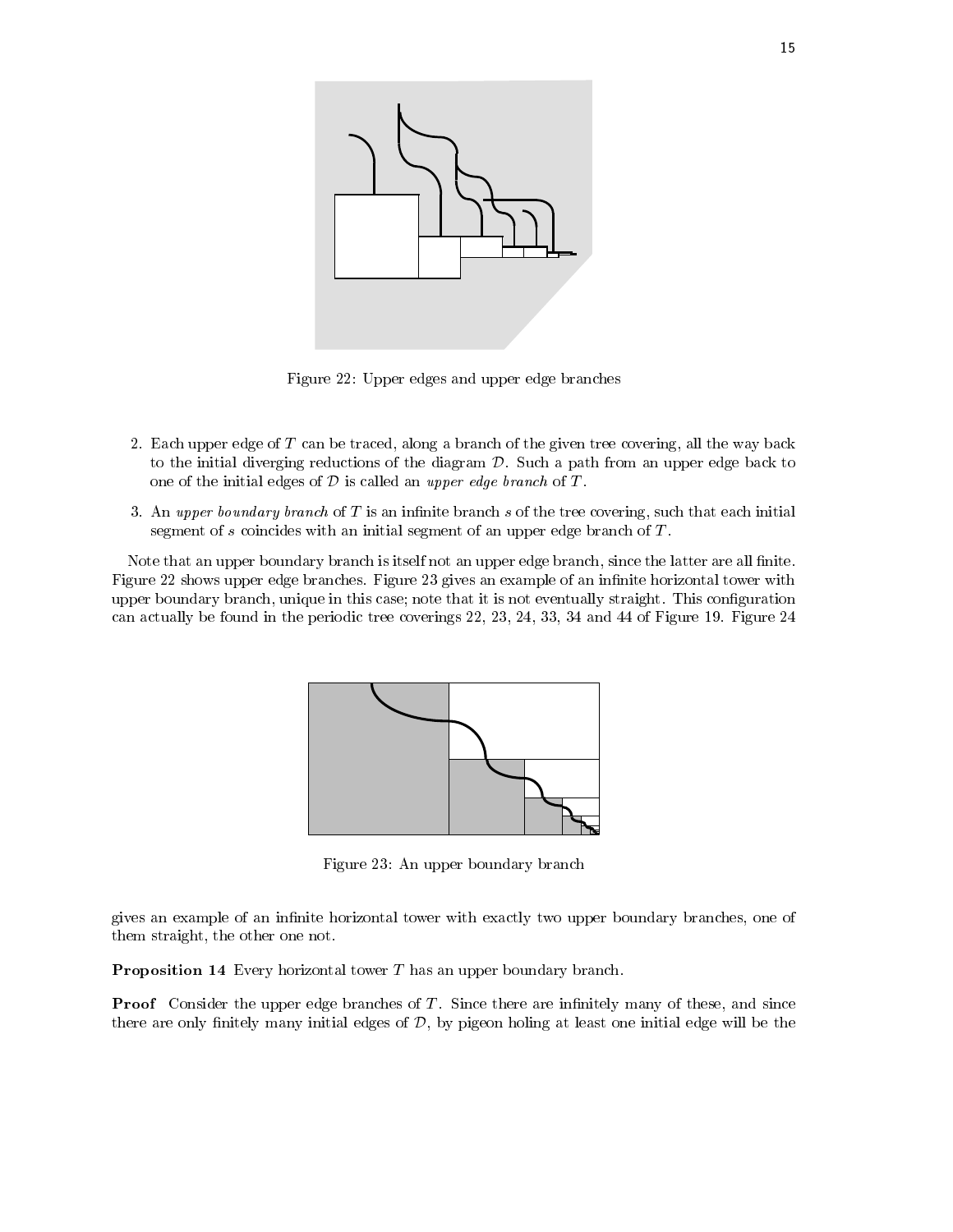

Figure 24: Horizontal tower with two upper boundary branches

origin of infinitely many upper edge branches. Choose such an initial edge and consider the infinite tree formed by all the upper edge branches originating from that edge. Since this is a finitely branching infinite tree, by König's Lemma it must have an infinite branch, say  $s$ . We claim that  $s$  will be an upper boundary branch of T .

To prove the claim we must show that each initial segment of  $s$  is also the initial segment of infinitely many upper edge branches. So consider an initial segment  $s_1$  of s. By the construction of s as a union of upper edge branches,  $s_1$  can be extended to an upper edge branch  $e_1$ . Since any upper edge branch is finite, there must be a (first) further point on  $s$  that is not on  $e_1$ . Consider the initial segment  $s_2$ corresponding to that further point, and repeat the construction, resulting in a second upper edge branch  $e_2$  and a still further point on the upper boundary branch. Continuing this process indefinitely yields infinitely many upper edge branches  $e_1, e_2, \ldots$  that all extend the original initial segment  $s_1$ .  $\Box$ 

Corollary 15 From any point on an upper boundary branch of T innitely many upper edges of the tower T are reachable.

Proof Consider the initial segment corresponding to a point P on the upper boundary branch. By Definition 3 there are infinitely many upper edge branches that extend it. All end points of these upper edge branches are reachable from  $P$  and are on an upper edge of  $T$ .  $\Box$ 

## 7. Impossible tree coverings

Now, getting to the heart of the argument of this paper, we demonstrate the impossibility of certain tree coverings for infinite reduction diagrams. In Theorem 16 three properties of tree coverings of infinite diagrams are listed, and it is proved that no tree covering can have all these three properties together. It is instructive to consider the ten cases of Figure 19. For each of these cases Table 1 sums up which of the properties 1-3 of theorem 16 are satised. Indeed, no case has all three properties.

Theorem 16 An innite reduction diagram does not possess a tree covering such that:

- 1. All infinite branches are eventually contained in towers.
- 2. Infinite branches eventually contained in horizontal towers split, eventually, only downwards.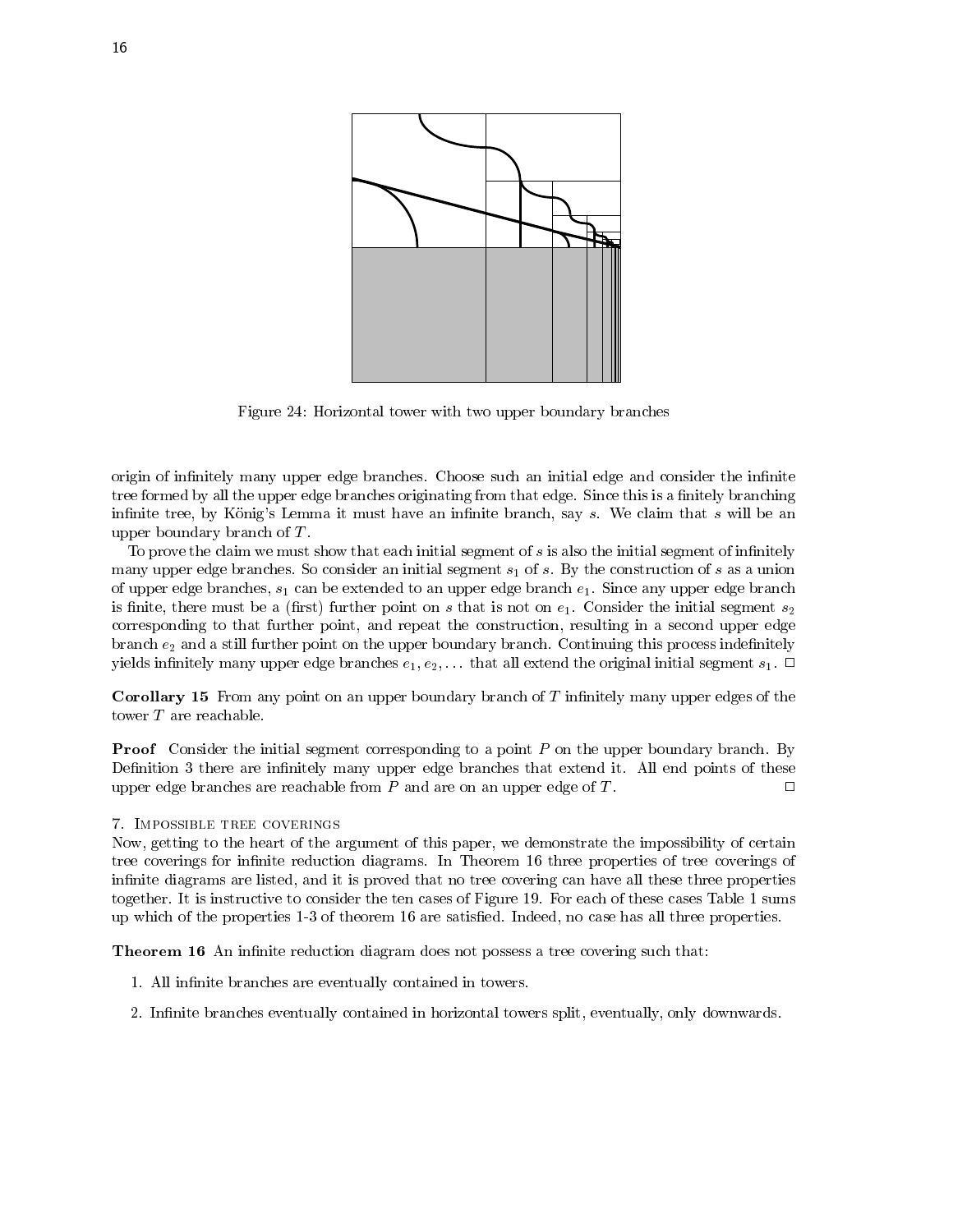Table 1: Properties of tree coverings

3. Infinite branches eventually contained in vertical towers split, eventually, only to the right.

Proof For a proof by contradiction, assume that <sup>D</sup> is an innite reduction diagram with a tree covering satisfying clauses 1-3. Consider in  $D$  the highest infinite horizontal tower T. Let s be an upper boundary branch of  $T$ ; by proposition 14 we know that there must exist one. By clause 1 the branch  $s$  must be eventually contained in a tower  $T'$ , which may be horizontal or vertical.

- Case 1.  $I$  is horizontal. Since T is the highest horizontal tower, T must be T or be lower than T. Both cases are contradictory, since by the second clause  $s$  can branch off (after some steps) only in downward direction, hence can never be a boundary branch of  $T$ .
- Case 2. T <sup>0</sup> is vertical. This requires more argument to show its impossibility. Consider the relative position of the towers  $T, T'$ ; there are three possibilities, captured in Figures 25, 26, 27.



Figure 25: Relative positions: intersecting towers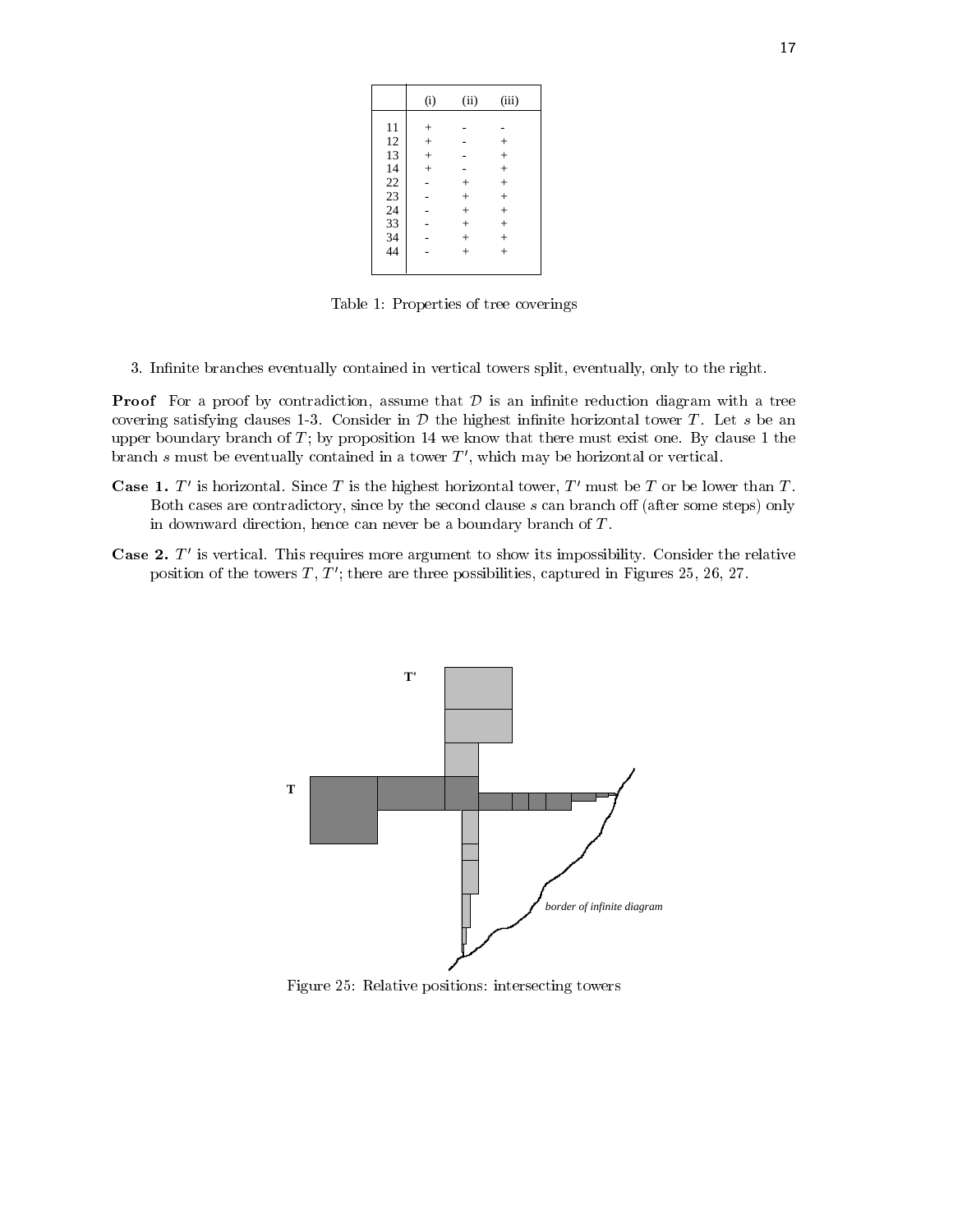

Figure 26: Relative positions: passing without intersection



Figure 27: Relative positions: no passing, no intersection

- The first case, Figure 25, where the vertical tower  $I$  -intersects the horizontal tower  $I$  , is impossible: the part of the upper boundary branch  $s$  contained in  $T'$  below the intersection can never reach the upper edges of  $T$ .
- Figure 26, where the horizontal tower T proceeds beyond the vertical line starting at a condensation point of  $T'$ , is equally impossible. This situation would contradict the observation in Remark 5.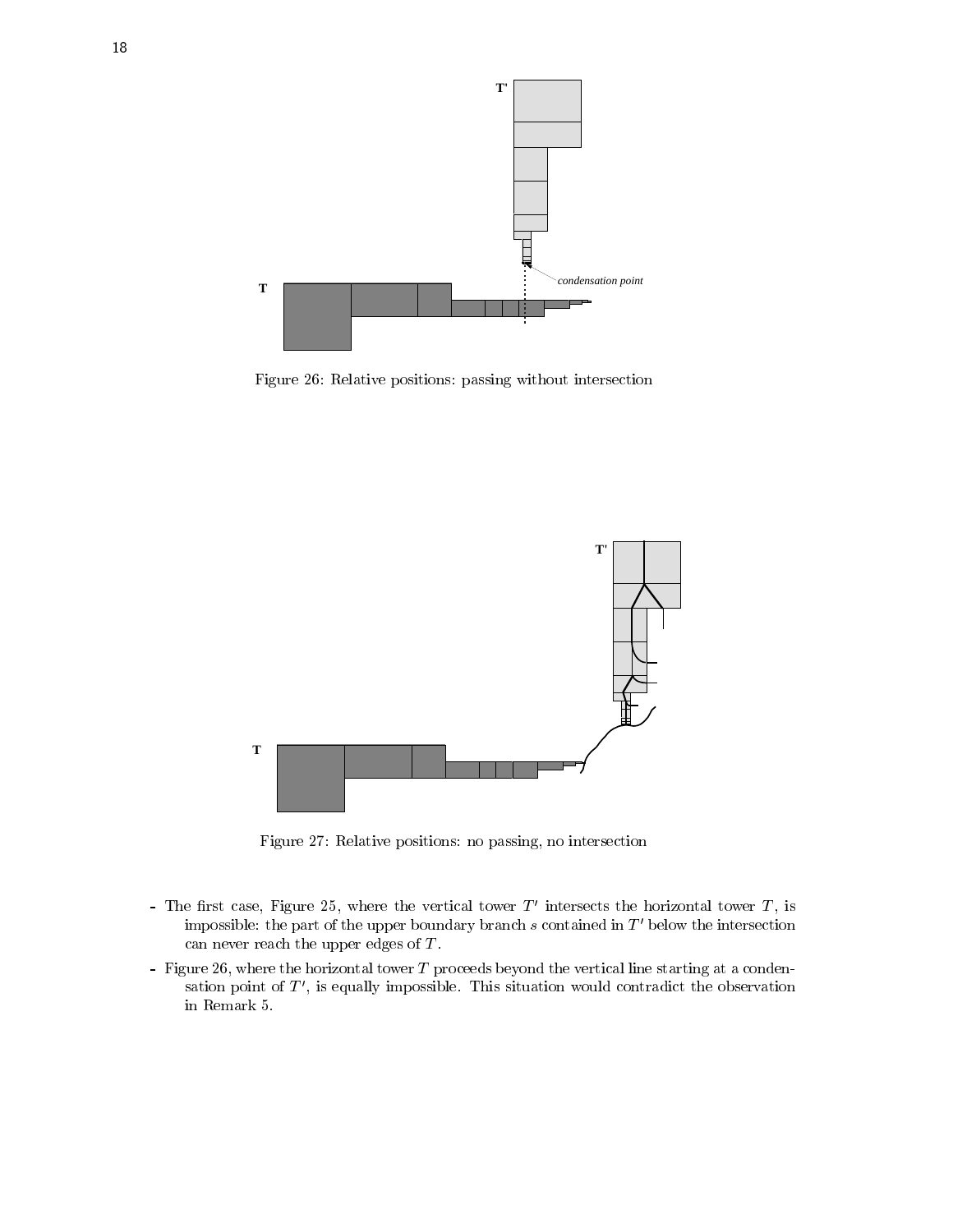- So only the case of Figure 27 remains as possibility. But in this case the branch s contained in tower  $T'$ , can not reach more than finitely many upper edges of  $T$ , since eventually s branches off only to the right. This contradicts Corollary 15.

 $\Box$ 

<sup>19</sup>

## 8. Confluence by decreasing diagrams

De Bruijn [5] gave a very strong confluence criterion for abstract reduction systems with indexed reduction relations. It consists of a combinatorial property of the distribution of indexes in the elementary diagrams. The original formulation in de Bruijn [5] was asymmetrical; van Oostrom [12, 11] gave a symmetrical version, as follows.

Denition 17 Dene an elementary diagram to be decreasing, if it has the form as shown in Figure 28. This means that given two diverging steps  $a \rightarrow_n b$  and  $a \rightarrow_m c$  with indices n, m there is a common



Figure 28: Elementary decreasing diagram

reduct d such that

$$
b \twoheadrightarrow_{\leq n} \cdot \rightarrow_{\overline{m}}^{\equiv} \cdot \twoheadrightarrow_{\leq n \text{ or } \leq m} d
$$
, and  

$$
c \twoheadrightarrow_{\leq n} \cdot \rightarrow_{\overline{n}}^{\equiv} \cdot \twoheadrightarrow_{\leq n \text{ or } \leq m} d
$$
.

So from b we take finitely many (possibly zero) steps with indices  $\lt n$ , followed by zero or one steps with index m, followed by some steps with index  $\lt n$  or  $\lt m$ , with result d. Dually, from c we have a reduction to d as indicated.

In Figure 29(a) some non-decreasing elementary diagrams are given; in (b) some decreasing elementary diagrams. (The labels are sub ject to the usual ordering < on natural numbers.)

We will now connect the present definition with the tree coverings of above, by supplying decreasing diagrams with tracing patterns. Recall that according to Definition 10, such a pattern traces the converging steps back to the two initial, diverging steps. In doing so, it will be helpful to use a heavy arrow in case the index remains the same, and a light arrow in case the index decreases.

The heavy and light arrows are determined as follows. Consider the vertical reduction  $b \to \infty$   $\to \infty$  $\cdot \rightarrow \epsilon_{\text{on or } \epsilon m} d$ . If this reduction is empty, then the right side of the ensuing e.d. is an empty step, which we trace back with a heavy arrow to the vertical initial step  $a \rightarrow c$ . If it is not empty we do the following: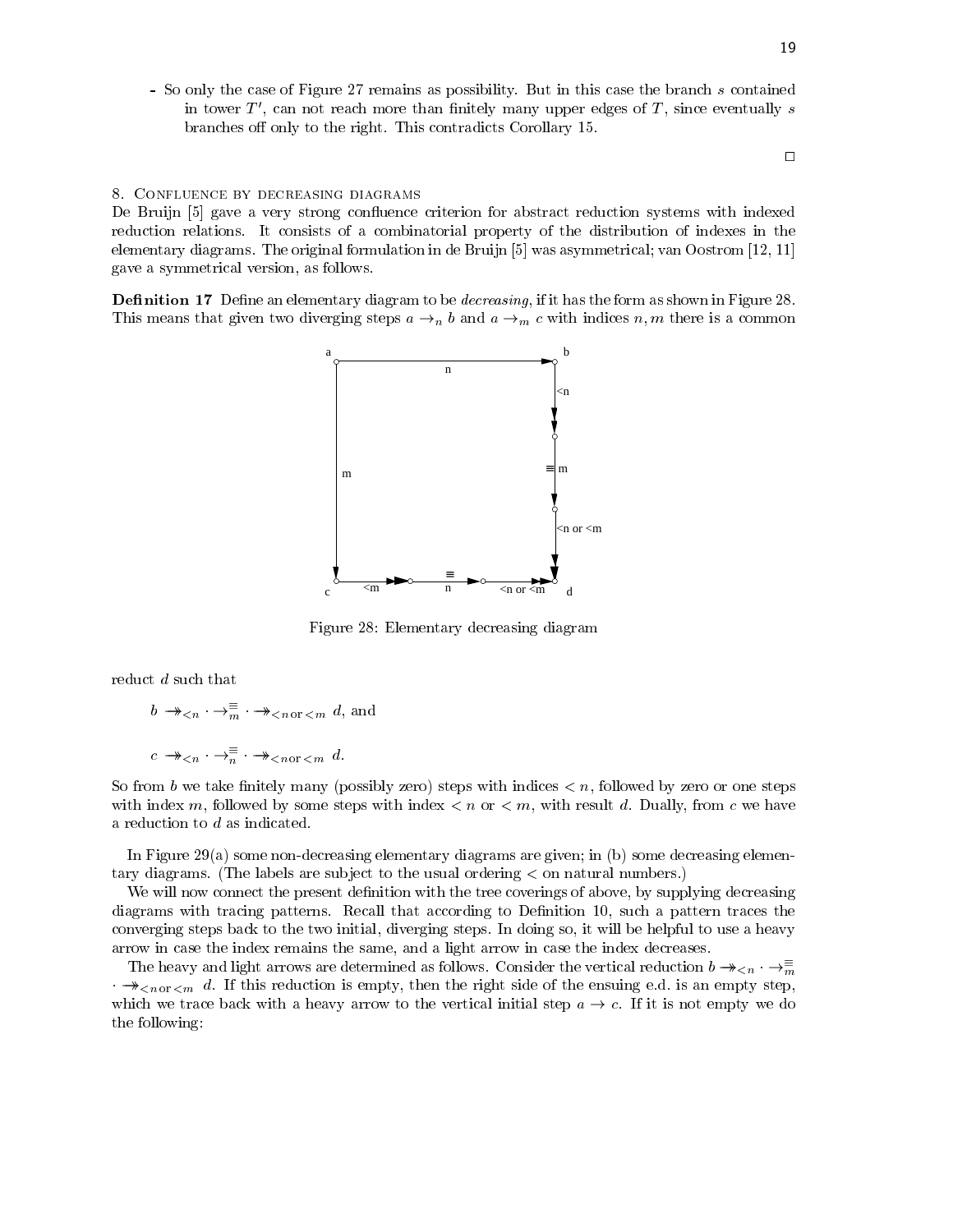

Figure 29: Decreasing and non-decreasing elementary diagrams

- We let the first part of this reduction, consisting of steps with index less than the index  $n$  of the horizontal step  $a \rightarrow_n b$ , trace back lightly to that step.
- If the second part consists of one step with label m, it is traced back heavily to the vertical step
- The part consisting of steps with label less than n or m is treated as follows. If the step label is less than n we trace back lightly to  $a \to b$ , if less than m then lightly to  $a \to c$ , if both then we choose one.

Likewise dually.

So a decreasing elementary diagram with the tracing arrows has one of the shapes of Figure 30: containing two heavy arrows, or one, or none. It is important that heavy arrows (along which the indices remain the same) are straight, while the light arrows (along which the indices decrease) may involve a change of orientation. See Figure 31, consisting of the decreasing elementary diagrams of



Figure 30: Elementary diagrams with tree covering

Figure 29 but now enriched with the tracing arrows (with the convention for heavy and light just mentioned). Note that the tracing pattern (the tree covering) is not uniquely determined by the decreasing elementary diagram; e.g. Figure 32 contains two tracings for the same elementary diagram.

We now have the following proposition.

Proposition 18 Every diagram construction using decreasing elementary diagrams will terminate eventually in a finite confluent diagram.

Proof Equip the decreasing elementary diagrams with heavy and light arrows as explained above. Note that heavy arrows preserve indices and are straight, while light ones decrease indices and may change orientation. Note furthermore that a horizontal heavy arrow cannot split off in upward direction (see Figure 30) and likewise dually.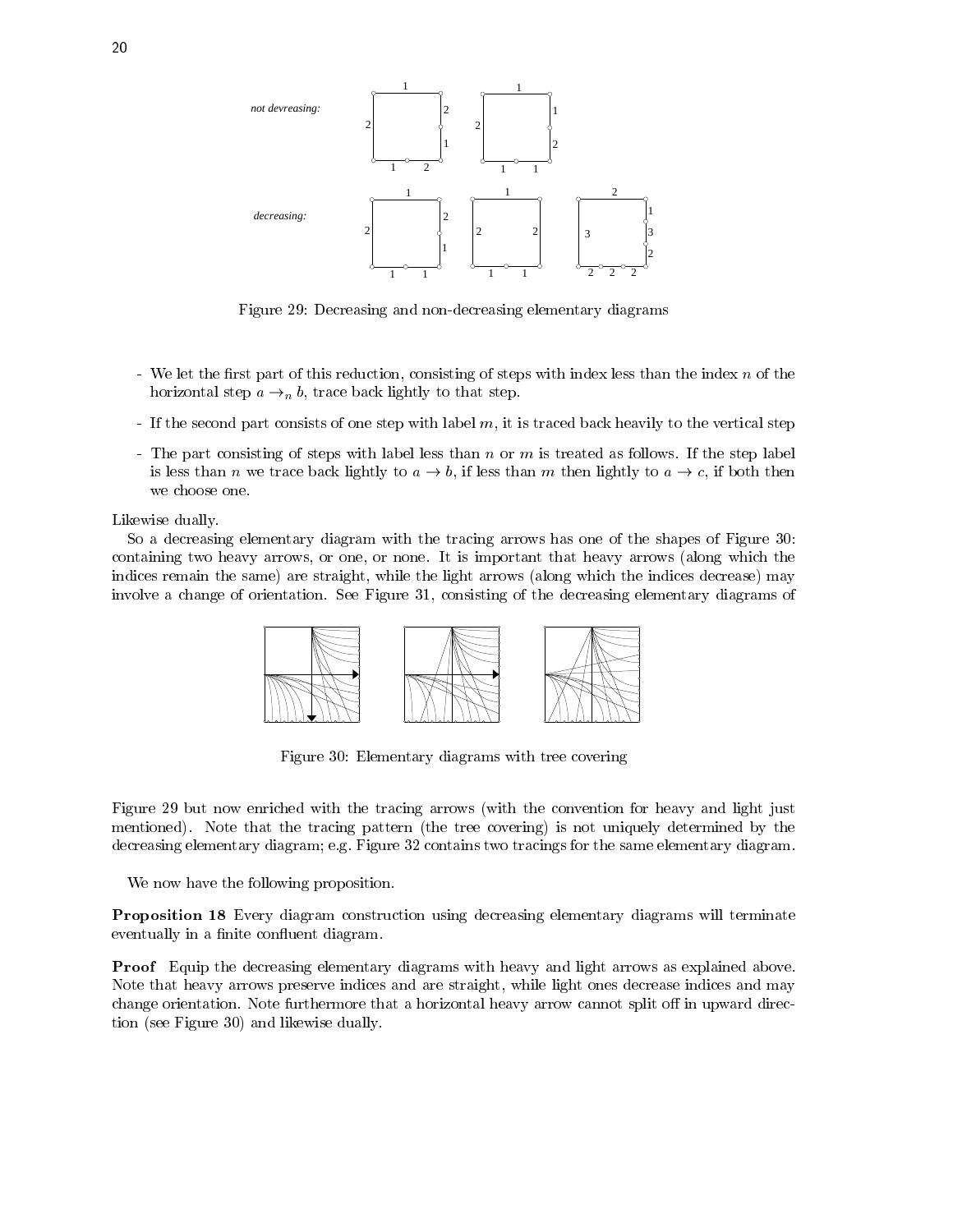

Figure 31: Decreasing diagrams of Figure 29 with tracing arrows



Figure 32: One elementary decreasing diagram with alternative tracings

Now consider an infinite branch in the diagram enriched with heavy and light arrows. Because the partial order I is well-founded, eventually only heavy (index-preserving) arrows can occur in this branch. But these are straight. So, every infinite branch must be eventually straight (and thus contained in a tower).

Furthermore, from infinite horizontal branches we can eventually only have split offs in downward direction (either by straight light arrows, or by a change in orientation, see Figure 30). Likewise dually. That is, the three hypotheses of Theorem 16 are fulfilled. According to this theorem the diagram cannot be infinite.  $\Box$ 

Coronary To (Connuence by decreasing diagrams) Every Arts with reduction relations indexed by a well-founded partial order  $I$ , and satisfying the decreasing criterion for its elementary diagrams, is confluent.

## 9. Eliminating empty steps

Tiling with elementary diagrams, the way we did it in this paper, and as it was introduced in Klop [9], involves the use of improper e.d.'s in order to cope with empty steps. In van Oostrom [12, p. 30] it was noted that empty steps can be avoided, by passing from a rewrite relation  $\rightarrow$  to its reflexive  $\epsilon$ iosure  $\rightarrow$  - moeed, to prove connuence of an ARS is equivalent to proving connuence of its renexive closure. Even stronger, it is easy to see that an ARS has decreasing diagrams if and only if its reflexive closure has decreasing diagrams with only non-empty converging sides (if a side would be empty, then a 'reflexive step' can be inserted). It is not hard to see that working with the reflexive closure would yield exactly the same constructions as now in the paper; technically there would be no difference.

One could say allegorically that we have introduced empty steps 'at run time' (making them more tangible and understandable) while they could have been introduced 'at compile time' (making for more efficient and compact code).

**remark 20** The construction above implies that removing the reliexive closures in the converging sides in the elementary decreasing diagrams as defined by Figure 28, would not decrease the power of the decreasing diagrams theorem, Corollary 19.